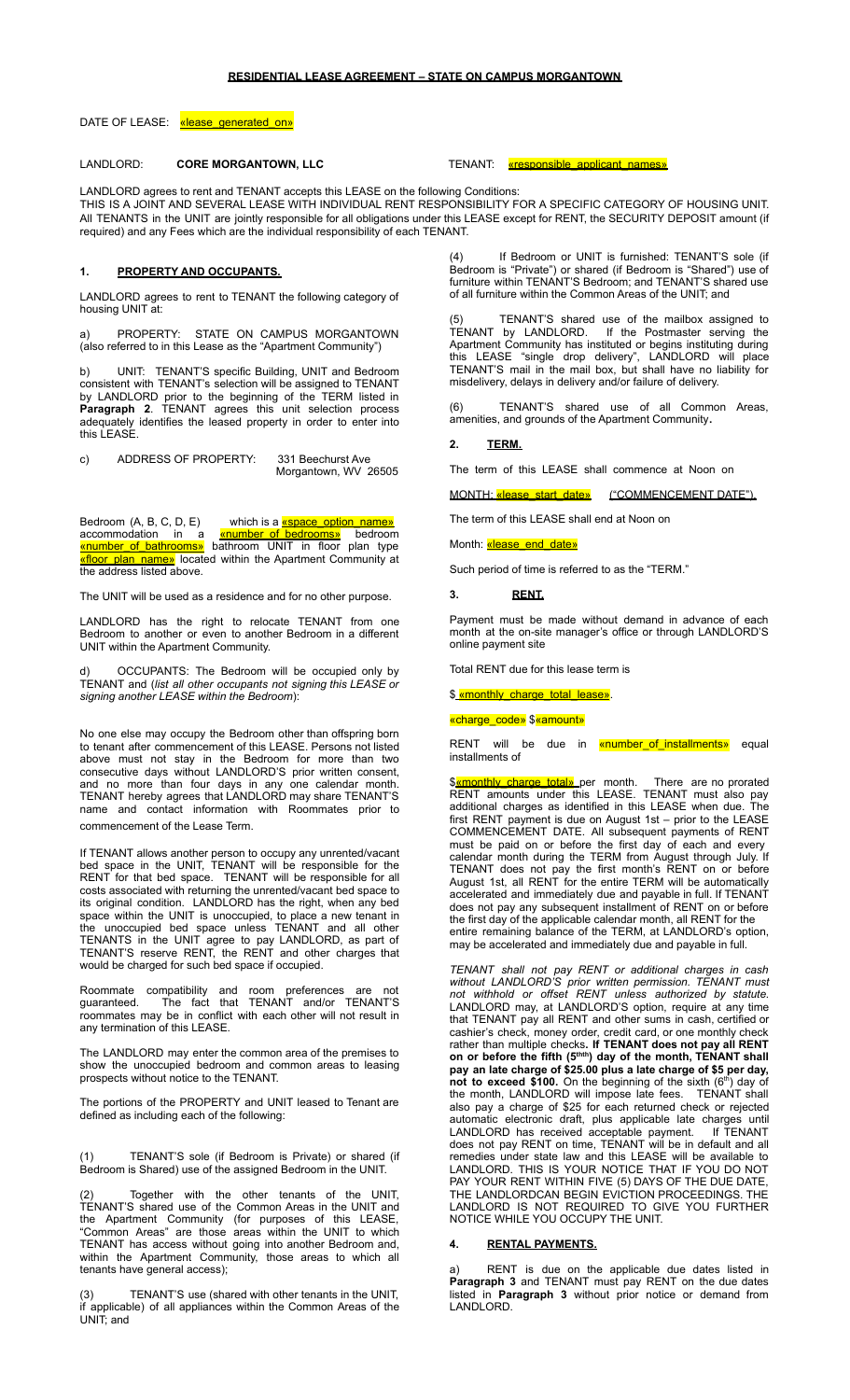RENT will not be considered late if it is received by LANDLORD by the  $5<sup>th</sup>$  day of the month in which it is due.

c) TENANT must pay full RENT when due and may not deduct funds from rental payments for any reason, unless otherwise allowed by law. LANDLORD may first apply payment(s) towards any outstanding balances due, such as, but not limited to, delinquencies, prior balances, maintenance and/or damage charges, additional charges and lockout fees before crediting such payment to the current RENT.

d) TENANT may NOT pay RENT in cash without prior written permission from LANDLORD. TENANT must pay RENT by check or money order, online payment, or as otherwise agreed by LANDLORD in writing. If LANDLORD agrees to accept RENT in any other form than check or money order, a convenience fee will be added to the amount due. LANDLORD is not required to provide a receipt for payments made by check or money order, and evidence of such payments shall be maintained by TENANT. Currently the convenience fees for paying online are set dependent on payment type as follows:

- \$2.50 plus 2.95% for credit card payments;
- (ii) \$6.95 for debit card payments; and
- (iii) \$1.70 for e-check payments.
- (iv) \$1.00 for recurring e-check payments

Any accord, satisfaction, conditions or limitations noted by TENANT on or in any payment shall be null and void.

Without being required to do so, LANDLORD can accept partial payment of RENT along with a signed copy of a Partial Payment Agreement containing terms acceptable to LANDLORD, but LANDLORD does not waive LANDLORD'S rights in such circumstance to collect and enforce the payment of the remainder of such RENT.

TENANT is liable for all costs or charges associated with LANDLORD having to provide special services (unless required by law) to TENANT or at TENANT'S request and for all fees or fines as described in Rules and Regulations. Unless required by law, the provision of any special services shall be at LANDLORD's sole and absolute discretion.

# **5. SECURITY DEPOSIT AMOUNT.**

The SECURITY DEPOSIT is *«security deposit total»*. The SECURITY DEPOSIT must be paid on or before the date this LEASE is signed. This amount does NOT include any animal deposit if applicable.

## **6. FEES.**

In addition to RENT and all other charges due under this Lease, TENANT agrees to pay LANDLORD the following fees and charges (list number of each in space below)

1 Application Fee \$65.00/Lease

Administrative Fee/Lease \_\_\_\_\_\_/Lease

1 Utility Admin Fee/Lease \$54.00/Lease

## **7. PLACE AND NAME OF PAYMENTS.**

RENT payments are to be made payable to STATE ON CAMPUS MORGANTOWN. Unless electronic payment Unless electronic payment arrangements are made, RENT must be paid to LANDLORD at the following address:

#### **State on Campus Morgantown 331 Beechurst Ave Morgantown, WV 26505**

## **8. RETURNED CHECKS.**

If TENANT'S check is returned by the bank, TENANT:

a) shall pay a charge of \$25.00 as Additional RENT; b) shall pay late charges retroactive to the due date listed in **Paragraph 3**; and

c) will be in violation of the LEASE for failing to pay the RENT on time, unless the fee and any late RENT charges are paid within the notice requirements of West Virginia law.

If two (2) of TENANT'S personal checks are returned to LANDLORD, LANDLORD will require that all sums from TENANT be payable to LANDLORD in either certified or cashier's check or money order during the remaining balance of the TERM.

## **9. PARENTAL GUARANTEE.**

Each TENANT listed on **Page 1** of this LEASE must provide LANDLORD a legally binding parental or sponsor's GUARANTEE in a form acceptable to LANDLORD in LANDLORD's sole and absolute discretion. The GUARANTEE for each TENANT must be delivered to LANDLORD within 7 days of TENANT signing this LEASE. LANDLORD may cancel this LEASE at any time thereafter if TENANT does not provide the GUARANTEE to LANDLORD. TENANT will not be allowed to move-In without a complete LEASE file including the GUARANTEE. If TENANT does not have a signed GUARANTEE form, TENANT is still liable for all LEASE payments for the TERM. **It is the LANDLORD'S option as to whether to accept the GUARANTEE or not. It is not the option of the TENANT as to whether or not to have the GUARANTEE completed and returned to LANDLORD.**

## **10. MEALS.**

Meals are not offered at the PROPERTY.

## **11. NON-AFFILIATION.**

LANDLORD and the Apartment Community are not affiliated with any college, university or trade school. If TENANT is either currently enrolled or attempting to enroll in a college, university or trade school, all duties and obligations of TENANT under this LEASE remain in full force and effect regardless of TENANT'S disenrollment from, the closure of or the lack of on-campus classes at TENANT'S college, university or trade school.

#### **12. NOTICES.**

Except as otherwise provided under West Virginia law, LANDLORD and TENANT must send all notices by pre-paid postage via certified or registered mail, return receipt requested, or via hand delivery (hand delivery shall include delivery by LANDLORD of the notice to the UNIT or in the TENANT mailbox or delivery to the Management Office by TENANT). Notice is given when notice is mailed or hand delivered.

TENANT must send or hand deliver notices to LANDLORD at the address listed in **Paragraph 7** of this LEASE. LANDLORD may send or hand-deliver notices to TENANT at TENANT'S UNIT or mailbox.

## **13. UTILITIES.**

LANDLORD will supply and pay for the following utilities / services:

> Internet Service Trash Water and Waste Water

NOTE: TENANT agrees to use utilities in a careful and conservative manner. TENANT is responsible for all other utilities including (but not limited to): electricity and phone.

At the end of the LEASE, TENANT must provide LANDLORD with satisfactory proof that all utilities, if any, billed to TENANT have been paid in full. LANDLORD does not have to return any SECURITY DEPOSIT to TENANT until TENANT gives LANDLORD proof that TENANT has paid all utilities, and may at its option apply the SECURITY DEPOSIT to any outstanding utility charges to the extent permitted by applicable law.

c) TENANT will pay for electricity in the following manner: LANDLORD will remain the customer of record for the electric utility. The local electric utility provider measures utility usage in each apartment unit and bills LANDLORD directly for such charges. Electric charges for each unit will be divided by the number of days each bed was occupied in each unit to come up with each TENANT'S charge. TENANT agrees to pay a one-time service fee in the amount of \$54.00 with the first monthly utility bill. This fee is for administration, billing, overhead and similar expenses and charges incurred by LANDLORD for establishing the new account and for processing and preparing monthly billing statements

d) LANDLORD agrees to furnish trash removal at specific locations throughout the PROPERTY (this does NOT include door-to-door trash pickup), basic cable television, and internet service for the UNIT. Internet service will be provided by LANDLORD in each bedroom through an arrangement with an outsourced service provider. If TENANT desires additional cable channels, they will be at TENANT'S expense and TENANT must contact the appropriate utility service provider.

e) TENANT agrees that LANDLORD may estimate any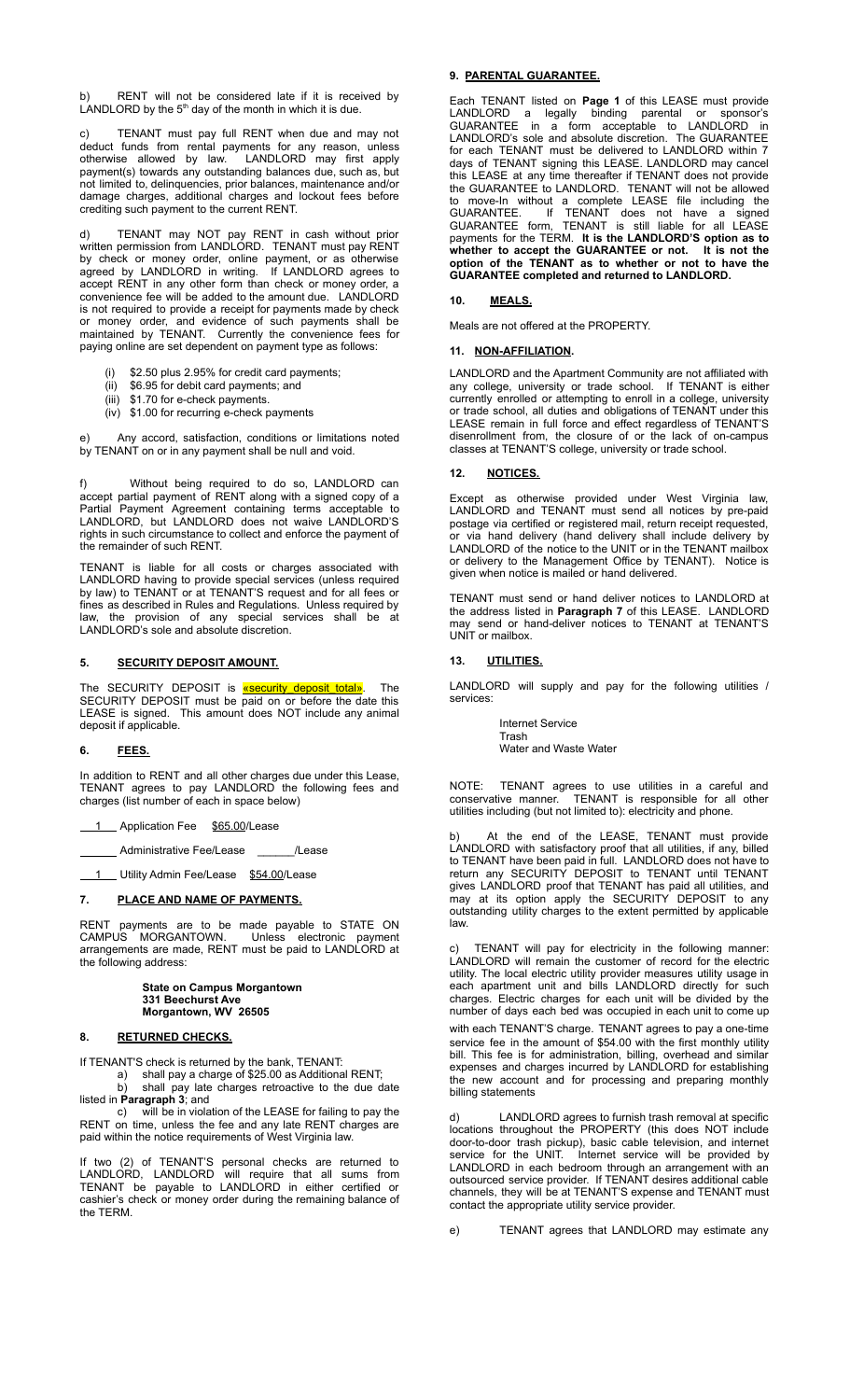and all utility charges above upon TENANT'S move-out (or at any other time) and such amounts shall be deemed final. TENANT is responsible for all setup, deposits, and activation fees of all utilities not paid for by the PROPERTY.

f) The billing methods described herein may be changed by LANDLORD by providing TENANT with 30 days prior written notice, or by the minimum number of days as required by state and/or local law(s) (whichever is shorter), and TENANT acknowledges that in certain situations it is necessary to make a change to the billing method.

g) The bill will be sent to TENANT by Conservice, a third party billing provider. Any disputes related to the computation of TENANT'S bills will be between TENANT and LANDLORD.

# h) **INTERNET**

## **Telecommunications Services**

LANDLORD is providing basic internet service to TENANT. This service includes high speed broadband available in select locations throughout the building. Service is subject to Network Access, Acceptable Use and Performance Level terms (see below). If TENANT wants additional television channels, service or additional internet capacity, they will be at TENANT'S expense and TENANT must make arrangements through the LANDLORD‐approved provider. These additional services not paid by LANDLORD must remain on and paid for by TENANT, in TENANT'S names, through their contracted ending date regardless of whether TENANT has vacated.

LANDLORD will not be liable for any interruption, surge, or failure of telecommunications services (including internet access, television service and voice service) to the Unit or Apartment Community or any damage directly or indirectly caused by the interruption, surge or failure. TENANT hereby releases LANDLORD from any and all such claims and waives any claims due to such outages, interruptions, or fluctuations.

## **Network Access**

TENANT may find it necessary to purchase a network interface card, wireless PC card or other hardware in order to connect to the internet service. LANDLORD is not responsible for the purchase of these items and LANDLORD cannot guarantee compatibility with any device TENANT may have. The computer and network card must have software installed that supports the Internet Protocol commonly referred to as TCP/IP. Any conflicts between the software compatibility of the network and the TENANT'S computer operating system or any other feature will be the responsibility of the TENANT to resolve. LANDLORD will not be responsible for software issues related to the user's personal computer.

#### **Acceptable Use**

Internet services, equipment, wiring and/or jacks may not be tampered with or modified. Internet users shall not setup, host or maintain "server" type services.

The Internet may be used for only legal purposes and to access only those systems, software and data for which the user is authorized. Sharing access to copyrighted material on the network is prohibited. Be advised that LANDLORD and LANDLORD-approved providers will cooperate fully with any law enforcement agency or official in the disclosure of all pertinent information pertaining to any investigation or prosecution of illegal conduct by an individual or suite where access of the Internet services were obtained. Tenant consents to any and all such disclosures.

All users of the Internet are advised to consider the open nature of information disseminated electronically, and should not assume any degree of privacy or restricted access to such information. LANDLORD and LANDLORD-approved providers strive to provide the highest degree of security for transferring data, but cannot be held responsible if these measures are circumvented and information is intercepted, copied, read, forged, destroyed or misused by others.

#### **Performance Levels**

Many factors affect the speed of access to the Internet. Internet users are not guaranteed the maximum service performance (throughput speed) levels but reasonable efforts will be made to ensure the highest possible quality of service is delivered. Internet users understand that any content that they may access may be subjected to "caching". Simultaneous use of bandwidth applications (e.g.: streaming media) by multiple users may result in a user experience that is slower when compared to single user.

Reasonable efforts will be made to ensure availability of the Internet services to users. Service outages for routine maintenance, equipment or service failures, or emergency servicing will happen over the course of the year and LANDLORD shall have no liability for any outages.

# **14. CONDITION OF UNIT.**

TENANT accepts the UNIT and PROPERTY in its present condition and designates it fit and habitable. Within 48 hours of taking possession of the UNIT, TENANT must inspect the UNIT and provide LANDLORD a list of any defects or damages to the UNIT by completing a Move-in Condition Form. As part of this list, TENANT must test all smoke detectors. The purpose of the list is to document the condition of the UNIT at the time the term of the LEASE commences. Any items not identified by TENANT shall be deemed in good condition.

The list should be delivered to the LANDLORD at the address listed in **Paragraph 7**. TENANT should keep a copy of the list signed by LANDLORD or LANDLORD's representative. If LANDLORD receives no list within the time given, TENANT acknowledges that there are no defects or damages. The UNIT must be returned to LANDLORD in the same condition as it was provided, reasonable wear and tear excepted. TENANT is responsible for all damage to the UNIT that occurs after accepted, reasonable wear and tear excluded. **TENANT acknowledges and agrees that having to paint a UNIT at any time after TENANT takes possession of the UNIT could be billed back to TENANT if the damages are considered above reasonable wear and tear by the LANDLORD.**

## **15. APPLIANCES AND FURNITURE.**

a) LANDLORD will provide the appliances and furniture listed below:

Refrigerator/Freezer Dishwasher Range Washer & Dryer Microwave Couch Coffee Table End Table Bar stools (not applicable in some studios) Mattress and Bed frame Desk Desk Chair Under-bed dresser

b) LANDLORD will repair or replace non-working appliances.

TENANT agrees to keep all appliances and furniture clean and to immediately report any appliance or furniture that is broken, damaged or not working properly. TENANT is responsible for the cost of repairing or replacing any appliance or furniture item which is broken, damaged, not working or not in the UNIT because of the fault of TENANT or TENANT'S guests. TENANT agrees to not add any additional refrigeration to the UNIT at any time.

## **16. LANDLORD UNABLE TO GIVE POSSESSION.**

a) LANDLORD shall not be responsible or liable to pay any damages, or, be held liable, to TENANT if LANDLORD cannot give possession of the UNIT on the lease commencement date, for any reason whatsoever.

b) If LANDLORD is unable to give possession of the UNIT to TENANT on the date when the LEASE is to commence, RENT will be abated on a daily basis during the delay. LANDLORD shall not be liable for any such delay in delivering possession of the UNIT to TENANT. TENANT must pay RENT or additional charges for any part of a month that TENANT has possession.

TENANT may terminate the LEASE if possession of the UNIT is not given to TENANT within 60 days of the LEASE commencement date. TENANT must give notice of such termination to LANDLORD in writing before the 6th day after the 60-day period has expired. The LEASE will continue if TENANT does not give LANDLORD written notice that TENANT is terminating the LEASE pursuant to this paragraph, and TENANT's right to terminate the lease shall thereafter be null and void and all duties and obligations of TENANT under the LEASE will remain in full force and effect.

## **17. USE.**

a) TENANT shall not permit any guest or invitee to reside in the UNIT

b) TENANT acknowledges that that the UNIT may be occupied by another tenant provided the additional tenant has an executed lease with LANDLORD for the UNIT or is listed in **Paragraph 1** of this LEASE.

c) TENANT may not commit any act or allow any activity to occur in the UNIT or on the PROPERTY, which violates or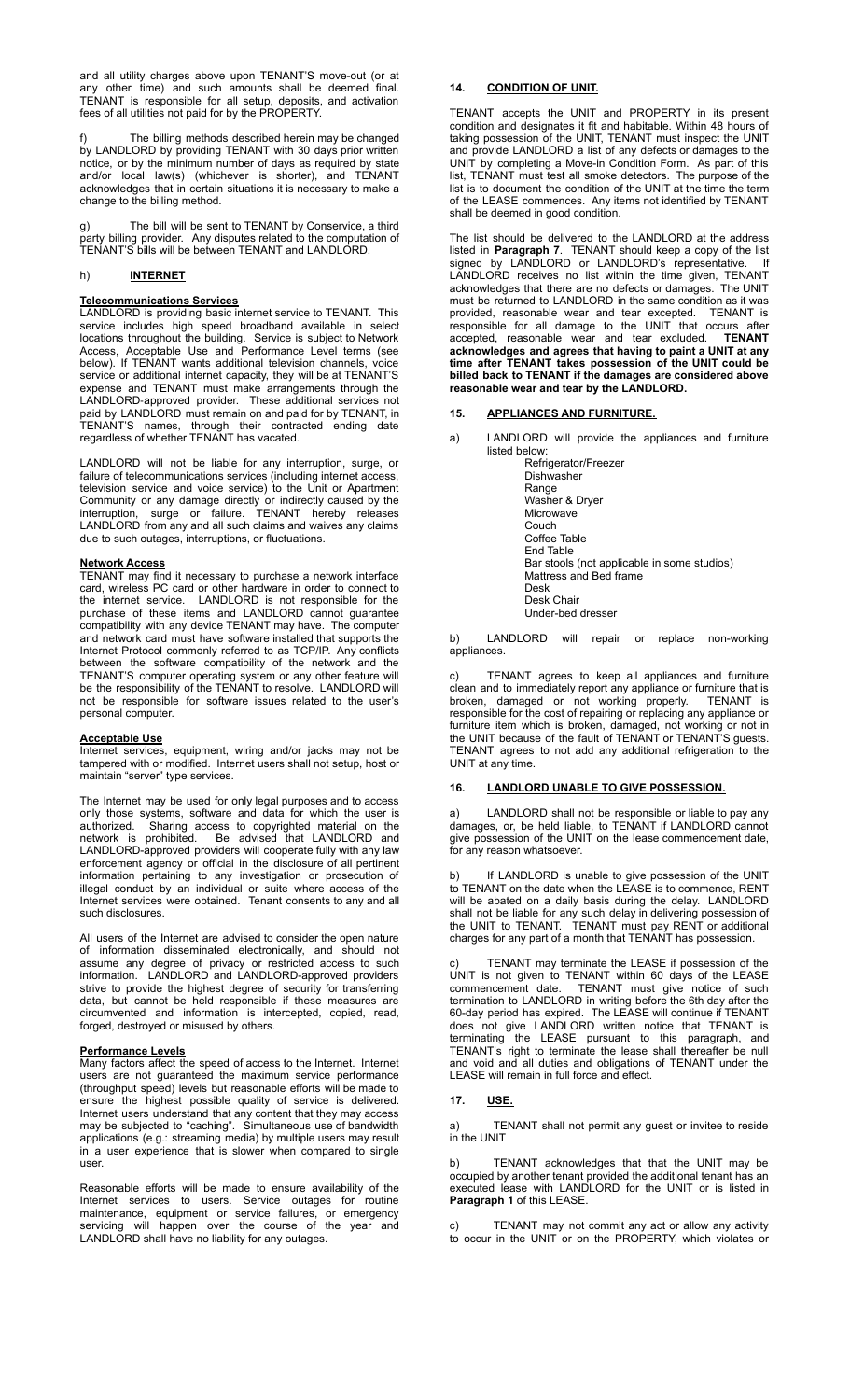breaks any Federal, State or local laws or ordinances, or any applicable rules or regulations. TENANT may not use or allow UNIT may only be used as a private residence.

TENANT may not store or allow any hazardous, flammable or toxic substances in or on the UNIT or the PROPERTY. TENANT may not do or allow any behavior in the UNIT or on the PROPERTY which is a nuisance or which creates a risk of injury, loss or damage. TENANT may not engage in or allow any activity, which increases the costs of insurance or the LANDLORD's ability to either obtain or maintain insurance coverage on the PROPERTY.

## **18. TENANT'S RESPONSIBILITY FOR INJURY OR DAMAGE.**

TENANT agrees that TENANT is responsible for:

a) all personal property of TENANT and TENANT's family, guests or persons invited by TENANT in or on the PROPERTY, including automobiles;

b) loss, damage, costs, injury or death caused by TENANT or TENANT'S family, guests or persons invited by TENANT for the use of TENANT's property;

c) any claim due to acts or from any failure to act by TENANT or TENANT's family, guests or persons invited by TENANT; and

d) payment for damages or costs of LANDLORD from any claim based upon the acts of TENANT or TENANT's family, guests or persons invited by TENANT.

# **19. TENANT'S INSURANCE.**

TENANT shall acquire and maintain for the TERM of the LEASE a standard tenant liability insurance policy with liability coverage of at a minimum of \$100,000 per occurrence for TENANT'S legal liability for damage to LANDLORD'S property for no less than the following causes of loss: fire, smoke, explosion, backup or overflow of sewer, drain or sump, and water damage and such other coverages described in any addendum attached hereto (the Liability Policy"). TENANT'S Liability Policy shall name LANDLORD as an additional insured. In the event that TENANT fails to obtain, maintain and deliver to LANDLORD such written proof of the Liability Policy, LANDLORD shall have the right, but not the obligation, and TENANT automatically elects for LANDLORD to procure such policy coverage on TENANT'S behalf through the Landlord Required Insurance Policy ("LRIP"). In this event the TENANT will be charged a Landlord Required Insurance Policy Fee of \$12.00 per month and this shall be deemed to be additional RENT under the Lease and immediately due and payable by TENANT to LANDLORD.

DAMAGE TO TENANT'S PROPERTY AND INSURANCE:

LANDLORD does not provide any insurance coverage for TENANT'S property. Unless caused by the willful or grossly negligent actions of LANDLORD, or LANDLORD'S agent's or employee's, neither LANDLORD nor LANDLORD'S agents and/or employees shall be responsible for any theft, damage, loss or destruction of personal property of TENANT or TENANT'S occupants, guests, licensees, invitees or agents due to fire, water, flooding, other casualty, act of God, or any other causes. TENANT IS ENCOURAGED TO INSURE PERSONAL PROPERTY IN AN AMOUNT SUFFICIENT TO COVER THE PROPERTY. National Student Services, Inc. [\(https://www.nssi.com/portal/sternrisk\)](https://www.nssi.com/portal/sternrisk) offers coverage through its Personal Property Protection Program which is being referred to in this LEASE merely for the convenience of TENANT as an example of such a program. LANDLORD makes no representations or warranties whatsoever regarding National Student Services, Inc. or its Personal Property Protection Program and TENANT is encouraged to speak with a qualified insurance professional about available coverages. TENANT expressly and unequivocally agrees to be liable to LANDLORD and/or LANDLORD'S insurer for injury to any person and damage to the UNIT or the PROPERTY, including but not limited to fire and water damage, caused by TENANT or TENANT'S occupants, guests, licensees, invitees or agents. TENANT agrees to comply in all respects with any applicable policy of insurance so as to not cause an increase in premium or void any insurance policy.

## **20. LANDLORD'S ENTRY ONTO THE PROPERTY**.

LANDLORD or LANDLORD'S agent may enter the UNIT by any means necessary:

between 7:00 A.M. and 8:00 P.M. to (i) make repairs; (ii) deliver notices (iii) improve the UNIT; (iv) show the UNIT to possible buyers, lenders or TENANTs; (v) inspect the UNIT periodically for compliance with the LEASE terms; (vi) investigate a suspected violation of the LEASE; or (vii) for any other reasonable purpose.

b) without notice to TENANT and at any time in an emergency.

the UNIT or the PROPERTY to be used for any disorderly or illegal purpose. The

## **21. LANDLORD'S RESPONSIBILITY.**

LANDLORD is not responsible for any loss, expense, injury or damage to any person or property caused by items including but not limited to:

- a) theft;
- b) fire;
- c) ice, snow or rain;<br>d) water;
- d) water;<br>e) plumb<br>f) malfur e) plumbing or pipe leaks;
- f) malfunction of appliances;
- g) interruption of any utilities or services at the UNIT or the PROPERTY
- h) power surges;
- i) sprinkler systems.

LANDLORD has no duty to remove ice, sleet or snow, but LANDLORD may do so in whole or in part, with or without notice to TENANT. EXCEPT FOR LANDLORD'S LIABILITY ARISING UNDER APPLICABLE LAW, TENANT, FOR TENANT AND FOR TENANT'S GUESTS, RELEASE LANDLORD, AND LANDLORD'S RESPECTIVE SUCCESSORS AND ASSIGNS AND LANDLORD'S AND THEIR RESPECTIVE EMPLOYEES, OFFICERS, DIRECTORS AND AFFILIATES (collectively, the "RELEASED PARTIES") FROM ANY AND ALL CLAIMS AND/OR DAMAGES (i) FOR LOSS OR THEFT OF TENANT'S OR TENANT'S GUEST'S PERSONAL PROPERTY, AND/OR (ii) WHICH MAY ARISE OUT OF ANY ACCIDENTS OR INJURIES TO TENANT, MEMBERS OF TENANT'S FAMILY OR TENANT'S GUESTS, IN OR ABOUT THE BEDROOM, THE UNIT, OR THE PROPERTY, EXCEPT TO THE EXTENT SUCH CLAIM OR DAMAGE WAS CAUSED BY THE SOLE NEGLIGENCE OF THE RELEASED PARTIES. TENANT ASSUMES FOR TENANT AND ALL MEMBERS OF TENANT'S FAMILY AND TENANT'S GUESTS, ANY AND ALL RISKS FROM ANY ACCIDENTS IN CONNECTION WITH USE OF THE UNIT, THE COMMON AREAS, THE PROPERTY OR THE PROPERTY'S RECREATIONAL FACILITIES OR OTHER AMENITIES, IT BEING UNDERSTOOD THAT ALL SUCH FACILITIES AND AMENITIES ARE GRATUITOUSLY SUPPLIED FOR TENANT'S USE, AND AT THE USER'S SOLE RISK. TENANT HEREBY INDEMNIFIES LANDLORD AND EACH OF THE RELEASED PARTIES FROM AND AGAINST ANY AND ALL CLAIMS, LIABILITIES, ACTIONS, COSTS AND DAMAGES WHICH LANDLORD OR ANY OF THEM MAY SUFFER OR INCUR AS A RESULT OF TENANT'S NEGLIGENCE, WILLFUL MISCONDUCT AND/OR VIOLATION OF THIS LEASE.

## **22. RULES AND REGULATIONS.**

a) LANDLORD may make reasonable rules and regulations to protect:

1) the PROPERTY and the property of other TENANTs, neighbors, or other people; and,

2) the comfort, safety or rights of other TENANTs, neighbors, or other people.

TENANT will follow all rules and regulations made by LANDLORD, which are now in effect **and attached to this LEASE**. TENANT will follow any new rules and regulations made by LANDLORD during the TERM. **Any violation of the applicable Rules and Regulations shall constitute a breach of this Lease. TENANT's parents and/or Guarantor may be contacted for any violation of the rules and regulations.**

## **23. PETS.**

No animals (including mammals, reptiles, birds, fish, rodents, amphibians, arachnids, and insects) are allowed, even temporarily, anywhere in the UNIT or PROPERTY unless LANDLORD has authorized so in writing. If LANDLORD allows an animal, TENANT must sign a separate Pet Addendum and pay a pet deposit and pet fee. A pet deposit is considered a general SECURITY DEPOSIT. LANDLORD will authorize a support animal for a disabled person but will not require a pet deposit nor a pet fee. LANDLORD may require a written statement from a qualified professional verifying the need for the support animal. TENANT must not feed stray or wild animals.

If TENANT or any guest or occupant of the UNIT violates pet restrictions (with or without TENANT'S knowledge), TENANT will be subject to charges, damages, eviction, and other remedies provided in this LEASE. If a pet has been in the UNIT at any time during TENANT'S term of occupancy (with or without LANDLORD'S consent), LANDLORD will charge TENANT for costs and labor associated with de-fleaing, deodorizing, and shampooing. Initial and daily pet-violation charges and pet-removal charges are liquidated damages for LANDLORD'S time, inconvenience, and overhead (except for attorney's fees and litigation costs) in enforcing pet restrictions and rules.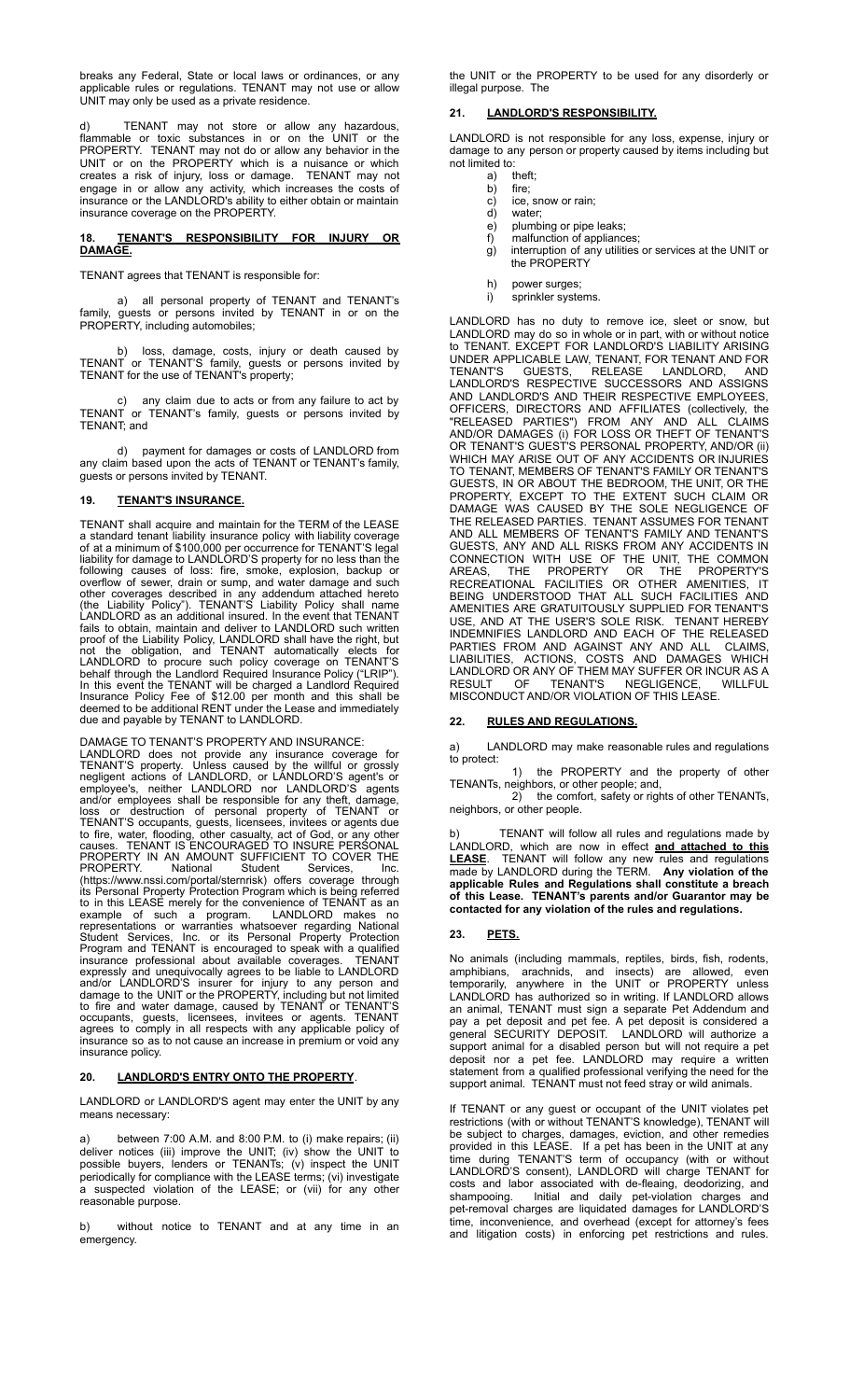LANDLORD may remove an unauthorized pet after leaving, in a conspicuous place in the UNIT, a 24-hour written notice of intent to remove the pet. LANDLORD may keep or kennel the pet or turn it over to a humane society or local authority. When keeping or kenneling a pet, LANDLORD shall not be liable for loss, harm, sickness, or death of the pet unless due to LANDLORD's gross negligence or willful misconduct. LANDLORD will return the pet to TENANT upon request if it has not already been turned over to a humane society or local authority. TENANT must pay for the pet's reasonable care and kenneling charges.

Any violation of this policy by TENANT or TENANT'S guest shall constitute a breach of this Lease and TENANT may be subject to a \$500 fine.

LANDLORD has no lien on the pet for any purpose.

## **24. TRASH REMOVAL / RECYCLING**.

Trash must be disposed of in accordance with the directions of the LANDLORD. All trash must be removed as it accumulates in the UNIT. Trash may not be kept in closets, hallways, basements, etc. Additionally, TENANT may never place trash or debris near the front door or on the patio or balcony. If any trash or debris is found in these areas, a reasonable fee will be charged for the costs and labor associated with the removal of all items. If TENANT violates local ordinances for removal of trash/recycling and LANDLORD is fined, TENANT shall be responsible for any fine and the costs incurred to correct the action.

## **25. UNAUTHORIZED VEHICLES.**

a) TENANT may not park any vehicle on the PROPERTY unless LANDLORD and TENANT execute a Parking Lease allowing the TENANT to park a vehicle on the PROPERTY.

b) No unregistered or disabled automobiles, trailers, campers, boats, etc. are allowed on the PROPERTY at any time.

TENANT may not make repairs to automobiles on the PROPERTY.

d) LANDLORD may tow at TENANT's expense any vehicle determined by LANDLORD to have been abandoned or parked in violation of this LEASE, other applicable parking rules or regulations, or in violation of applicable law.

# **26. MAINTENANCE.**

LANDLORD agrees to do any maintenance or structure repairs that are needed to the UNIT. TENANT agrees to keep the UNIT clean, neat and safe.

LANDLORD shall act with customary due diligence to:

(a) keep Common Areas of the PROPERTY (but not the UNIT, which shall be the responsibility of TENANT) reasonably clean;

(b) maintain fixtures, furniture, hot water, heating, and A/C equipment;

(c) substantially comply with applicable federal, state, and local laws regarding safety, sanitation, and fair housing; and

(d) make all reasonable repairs, subject to TENANT'S obligation to pay for damages for which TENANT is liable.

LANDLORD may temporarily turn off equipment and/or interrupt utilities to the UNIT and/or the PROPERTY to avoid property damage or to perform work requiring such interruption as determined in LANDLORD's sole judgment. LANDLORD will not be liable for any inconvenience, discomfort, disruptions or interference with TENANT's use of the PROPERTY because LANDLORD is making repairs, alterations or improvements to the UNIT or the PROPERTY. If TENANT requests any repairs, and LANDLORD approves such request, the repairs will be done during LANDLORD's usual working hours unless TENANT requests in writing that such repairs be done during other hours and such request is approved by LANDLORD. If LANDLORD approves such request TENANT will have to pay in advance any additional charges resulting from such request.

TENANT agrees to take reasonable steps in order to prevent or minimize the growth of mold and mildew within the UNIT. prevent or minimize the occurrence and growth of mold in the UNIT, TENANT hereby agrees to the following:

TENANT is responsible for replacing the HVAC filter at least four times during the lease TERM at TENANT's expense. TENANT may purchase filters from LANDLORD at a cost of \$5.00 each.

TENANT shall (a) remove any visible moisture accumulation in or on the UNIT, including on walls, windows, floors, ceilings, and

bathroom fixtures, (b) mop up spills and thoroughly dry affected area as soon as possible after occurrence, (c) use exhaust fans in kitchen and bathroom when necessary, and (d) keep climate and moisture in the UNIT at reasonable levels.

TENANT shall clean and dust the UNIT regularly, and shall keep the UNIT, particularly the kitchen and bath, clean and dry.

#### **TENANT shall promptly notify LANDLORD in writing of the presence of any of the following conditions:**

Any water leak, excessive moisture, or standing water inside the UNIT or any Common Areas.

Mold or mildew growth in or on the UNIT that persists after TENANT has tried to remove it with an appropriate household cleaning solution, such as Lysol or Pine-Sol disinfectants, Tilex Mildew Remover, or Clorox, or a combination of water and bleach.

A malfunction in any part of the heating, air-conditioning, or system in the UNIT.

TENANT shall be liable to LANDLORD for damages sustained to the UNIT or the PROPERTY as a result of TENANT's failure to comply with the terms of this section, and LANDLORD shall not be liable for any damages sustained to TENANT's person or property as a result of any such failure.

TENANT is responsible for all pest control, except that LANDLORD shall provide an initial pest control treatment if the need for such treatment is reported to LANDLORD in writing within 10 days after move-in. If LANDLORD incurs the cost of pest control in the UNIT or the PROPERTY as a result of the actions or inactions of any tenant in the UNIT, all tenants in the UNIT shall be responsible for the cost thereof.

# **27. REPAIRS.**

TENANT agrees to: a) immediately report to LANDLORD any damages or needed repairs; and

b) pay for repairs which are needed due to the fault of TENANT or any of TENANT's family or guests.

If TENANT or any occupant needs to send a notice or request—for example, for repairs, installations, services, ownership disclosure or security-related matter**-- IT MUST BE SIGNED AND PROVIDED IN WRITING** to LANDLORD's designated representative (except in case of fire, smoke, gas, explosion, overflowing sewage, uncontrollable running water, electrical shorts, or crime in progress). LANDLORD's written notes on TENANT's oral request do not constitute a written request from TENANT.

LANDLORD's compliance with or responding to any oral request regarding security or any other matters does not waive the strict requirement for written notices under this LEASE. TENANT must promptly notify LANDLORD in writing of: water leaks; mold; electrical problems; malfunctioning lights; broken or missing locks or latches; and other conditions that pose a hazard to property, health, or safety. LANDLORD may change or install utility lines or equipment serving the UNIT if the work is done reasonably without substantially increasing TENANT's utility costs. LANDLORD may turn off equipment and interrupt utilities as needed to avoid property damage or to perform work. If utilities malfunction or are damaged by fire, water or similar cause, TENANT must notify LANDLORD's representative immediately. If air conditioning or other equipment malfunctions, TENANT must notify LANDLORD's representative as soon as possible on a business day. LANDLORD will act with customary diligence to make repairs and reconnections, taking into consideration when casualty insurance proceeds are received. RENT will not abate in whole or in part.

If LANDLORD believes in its sole judgment that damage is substantial, or that performance of needed repairs poses a danger to TENANT, LANDLORD may terminate this LEASE without liability by giving TENANT at least five (5) days written notice. LANDLORD may also remove personal property if it causes a health or safety hazard. If the LEASE is so terminated, LANDLORD will refund prorated RENT and all deposits, less lawful deductions.

# **28. CHANGES TO THE PROPERTY.**

TENANT must obtain written permission from LANDLORD before TENANT makes any changes, improvements or additions to the UNIT. TENANT agrees that LANDLORD will not pay for changes made to the UNIT unless LANDLORD agreed in writing to pay for such changes.

**29. LAUNDRY FACILITIES.** Individual washer and dryer is included in each UNIT. TENANT is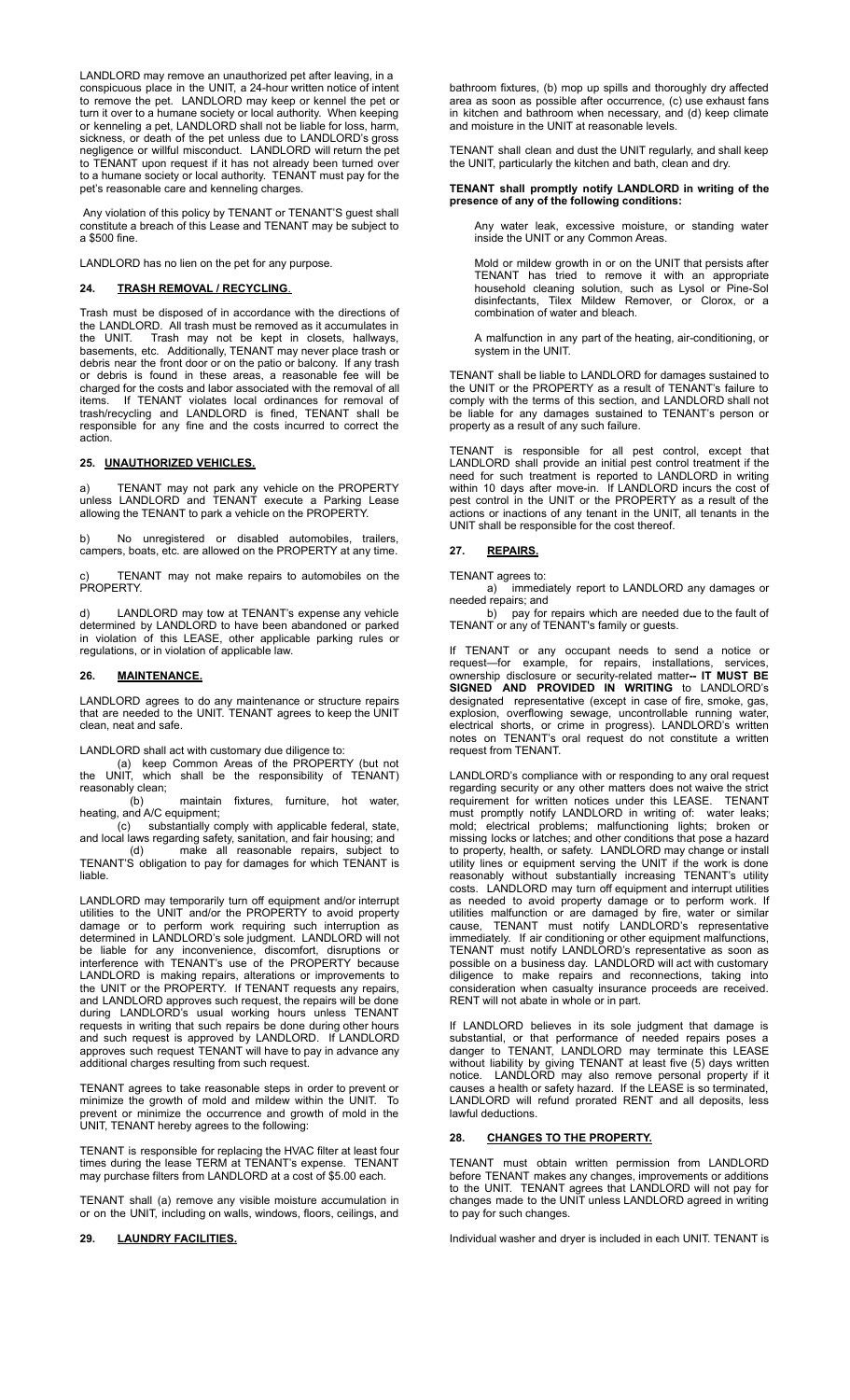responsible for cleaning lint trap after each dryer use to prevent fire.

## **30. TAKING OF PRIVATE PROPERTY.**

a) Legal authorities are able to take property after paying for it. This is known as "condemnation".

b) TENANT agrees that if the PROPERTY, part of the PROPERTY, or the land on which the PROPERTY is located are taken:

## 1) LANDLORD can end this LEASE;

2) LANDLORD is not responsible for claims of TENANT for inconvenience or loss of use of the PROPERTY or any part of the PROPERTY; and

3) TENANT, by signing this LEASE, has assigned to LANDLORD any rights which TENANT may have to any money paid by the legal authorities for or relating to the taking of the PROPERTY.

# **31. UNENFORCEABLE LEASE CONDITIONS.**

If any court determines that any condition or part of this LEASE is illegal or unenforceable, the rest of the LEASE shall continue in full force and effect

## **32. SALE OF PROPERTY.**

In the event of the sale of the Property by LANDLORD to a new owner, the new owner can end this LEASE by giving TENANT 90 days written notice.

# **33. ASSIGNMENT BY LANDLORD.**

LANDLORD may assign this LEASE. If assigned, TENANT's obligations shall continue in full force and effect to the new LANDLORD. The new LANDLORD will have all of the rights that the current LANDLORD has under this LEASE. Upon assignment of the LEASE by LANDLORD to another party, LANDLORD is expressly released from all obligations under the LEASE. LANDLORD may transfer this LEASE without obtaining TENANT'S approval. TENANT MAY NOT ASSIGN ITS RIGHTS UNDER THE LEASE WITHOUT THE WRITTEN CONSENT OF LANDLORD.

# **34. SECURITY DEVICES**.

**LANDLORD is NOT obligated to furnish security personnel, security lighting, security gates or fences, or other forms of security and LANDLORD can discontinue any such items at any time without notice.**

## **35. DEFAULT BY TENANT.**

TENANT shall be in default of this LEASE if TENANT:

a) fails to pay RENT or any other charges when due; or

b) does anything which is not permitted by this LEASE; or

c) fails to do anything which is required by this LEASE; or

d) gives LANDLORD false information, including information or signatures on TENANT's or the Guarantor's/Co-signers rental application, on the LEASE or on the GUARANTEE; or

e) any of the utilities which are payable by TENANT or the other tenants of the UNIT are not paid in a timely manner or are disconnected or shut-off; or

f) TENANT fails to pay any fines, reimbursable charges or costs within 10 days after being levied in accordance with this LEASE or the **Rules and Regulations**.

# **36. LANDLORD'S RIGHTS.**

LANDLORD shall have the following rights in addition to any other rights of LANDLORD under this LEASE or applicable law.

a) If TENANT breaks any condition of this LEASE, any Addendum to this LEASE, or the **Rules and Regulations**, LANDLORD can:

(i) collect any past due RENT and utility payments and any sums which are due for the rest of the TERM from TENANT;

(ii) collect from TENANT for damages caused by TENANT or TENANT's breaking of any conditions of the LEASE or TENANT's doing of any act which is not permitted by the LEASE;

possession of the UNIT following expiration of the TERM.

## **40. EARLY TERMINATION.**

**Except as otherwise expressly stated in this LEASE, and excepting cases of default by TENANT, this LEASE may not be terminated early unless it is agreed to in writing by both**

(iii) evict TENANT and take possession of the UNIT;

(iv) recover or file suit to recover:

(a) all RENT and additional charges which are due from TENANT;

(b) reimbursement for any damages; and,

(c) reasonable costs and expenses which are incurred by LANDLORD to enforce this LEASE, if awarded by a court of competent jurisdiction.

b) These are not the only rights LANDLORD has if TENANT breaks this LEASE. Besides ending this LEASE and getting a court order to evict TENANT, LANDLORD can sue TENANT for unpaid RENT and if applicable, other damages, losses or injuries as may be awarded by the court.

If LANDLORD obtains a money judgment against TENANT, LANDLORD may use the court process or any other legal process in accordance with the laws of the State of West Virginia to take TENANT'S personal goods, furniture, motor vehicles and other assets to the maximum extent allowed by such laws.

**FIRE OR OTHER CASUALTY**. If in LANDLORD'S reasonable judgment, the Bedroom, the Building or the Property is materially damaged by Fire or other casualty, LANDLORD may terminate this LEASE within a reasonable time after such determination by giving TENANT written notice of such termination. If LANDLORD does terminate the LEASE, and TENANT did not cause the loss, LANDLORD will refund prorated, prepaid RENT and the Security Deposit, less lawful deductions. If LANDLORD determines that material damage has not been caused to the UNIT, the Building or the PROPERTY, or, if LANDLORD has elected not to terminate this LEASE, LANDLORD will, within a reasonable time, rebuild the damaged improvements.

### **37. CONTRACTUAL LIEN.**

This section is intentionally left blank.

## **38. OTHER REMEDIES.**

In addition to all of LANDLORD's other rights and remedies under West Virginia law and this LEASE, if TENANT's RENT is delinquent and LANDLORD gives TENANT 5 days' prior written notice, LANDLORD may terminate electricity that LANDLORD has furnished at LANDLORD'S expense, unless applicable law provides otherwise. LANDLORD may report unpaid amounts to credit agencies. If TENANT defaults and moves out early, TENANT will pay LANDLORD any amounts stated to be rental amounts in **Paragraph 3** for the entire TERM, in addition to other sums due. Upon TENANT's default, LANDLORD reserves all other available legal remedies, including LEASE termination. Late charges are liquidated damages for LANDLORD'S time, inconvenience, and overhead in collecting late RENT (but are not for attorney's fees and litigation costs).

## **39. ENDING THE LEASE.**

a) **This LEASE will end at the time and date listed in Paragraph 2.** LANDLORD may not extend the term of this LEASE without the written consent of TENANT. TENANT may not extend the term of this LEASE without the written consent of LANDLORD. **Failure to vacate the UNIT at the end of LEASE shall be a violation of this LEASE.**

If LANDLORD fails to repair or remedy a condition for which it is obligated, by law, to repair or remedy, TENANT may pursue remedies under West Virginia law, including the possibility of terminating this LEASE, by following this procedure:

(1) TENANT must make a written request for repair or remedy of the condition – after which LANDLORD shall have a reasonable time for repair or remedy;

(2) if LANDLORD fails to do so, TENANT must make a second written request for the repair or remedy (to make sure that there has been no miscommunication) - after which LANDLORD will have a reasonable time for the repair or remedy; and

If TENANT does not vacate the UNIT upon expiration of the TERM, TENANT shall pay, in addition to the normal RENT, an additional charge of \$200.00 per day until TENANT vacates. This additional charge is due for each day that TENANT stays in possession of the UNIT after expiration of the TERM. Nothing contained in this LEASE shall give TENANT the right to remain in

**LANDLORD and TENANT. LANDLORD has no obligation to terminate this LEASE early. If LANDLORD agrees to any early termination of this LEASE, a termination charge may apply as part of any such agreement as specified by LANDLORD and must be paid before the LEASE is officially terminated. The Application Fee is never refundable.**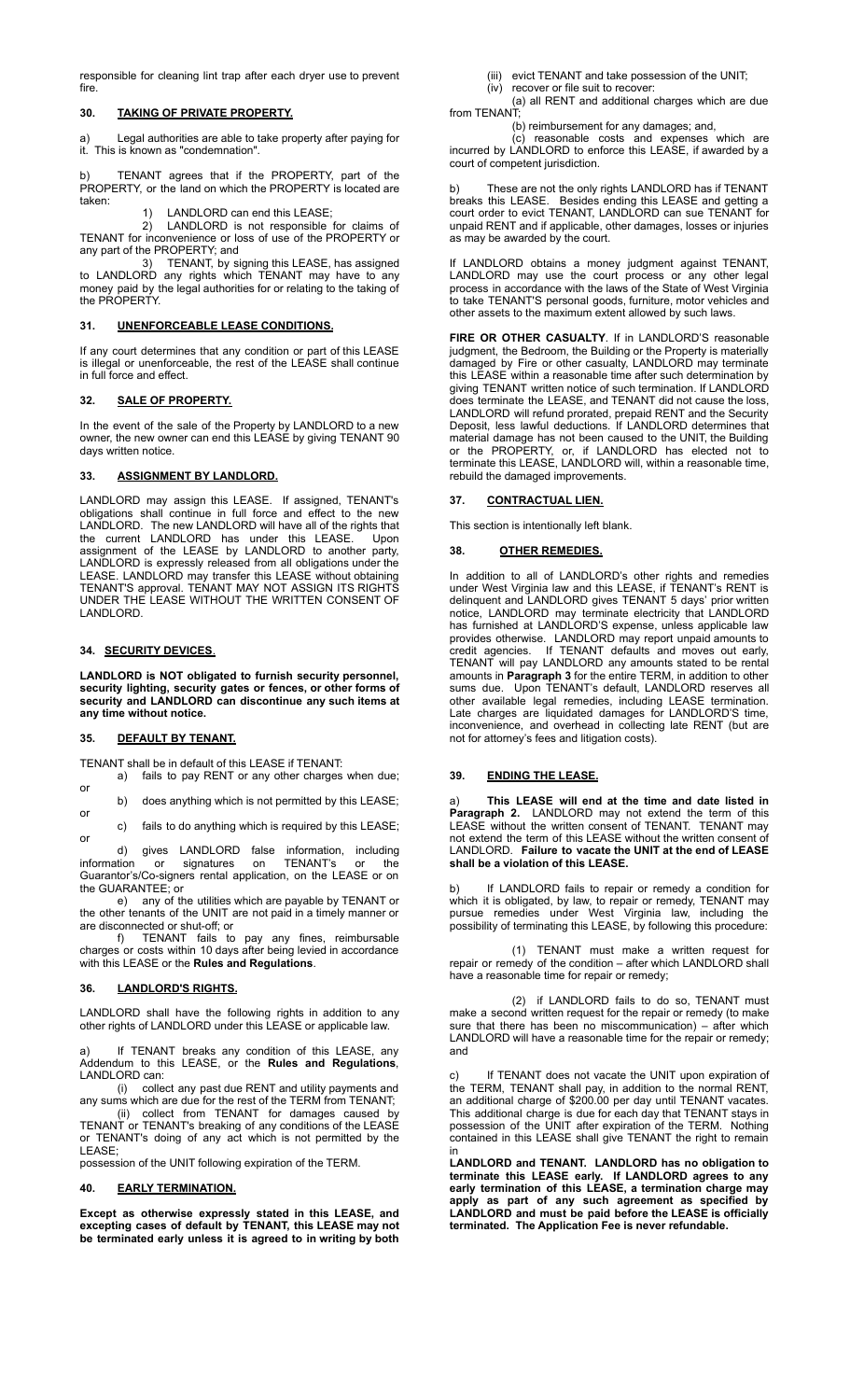**REPLACEMENT RESIDENT. If departing or remaining tenants find a replacement tenant acceptable to LANDLORD and LANDLORD expressly consents to the replacement, or assignment, then a termination fee of \$500 will be due, a rekeying fee will be due if rekeying is requested or required and TENANT must have no outstanding payments due.**

**Procedures for Replacement. If LANDLORD approves a replacement tenant, then the replacement tenant must sign a new lease contract. Unless LANDLORD agrees otherwise in writing, TENANT's SECURITY DEPOSIT will automatically transfer to the replacement tenant as of the date LANDLORD approves. The departing tenant will no longer have a right to occupancy or a SECURITY DEPOSIT refund. The replacement is not considered complete until the replacement lease contract is approved by LANDLORD and all fees are received.**

**UNLAWFUL EARLY MOVE-OUT** TENANT will be liable for a \$500 termination fee, in addition to all RENT, fees, and other charges due during the TERM, if TENANT:

- (1) fails to move in, or fails to give written move-out notice (2) moves out without paying RENT in full for the entire
- TERM or renewal period; or (3) moves out at LANDLORD's demand because of
- TENANT's default; or (4) is evicted.
- 

**NOT A RELEASE.** The termination charge is not a cancellation fee or buyout fee. It is a liquidated amount covering only part of LANDLORD's damages; that is, LANDLORD's time, effort and expense in finding and/or processing a replacement. These damages are uncertain and difficult to ascertain—particularly those relating to make ready, inconvenience, paperwork, advertising, showing the UNIT, utilities for showing, checking prospects, overhead, marketing costs, and locator-service fees. TENANT agrees that the termination charge is a reasonable estimate of such damages and that the charge is due whether or not LANDLORD's attempts to find a replacement are successful. The termination charge does not release TENANT from continued liability for: future or past-due RENT; charges for cleaning, repairing, repainting, unreturned keys, or other sums due. TENANT is expected to return the UNIT to the condition in which possession was taken in order to avoid incurring damage charges. LANDLORD will inspect the UNIT after TENANT vacates to assess damages and make any necessary repairs to the unit before a replacement TENANT moves in.

## **41. SUBLETTING.**

TENANT may not transfer this LEASE or sublet the UNIT, nor any part of the UNIT without LANDLORD's prior written approval which may be granted or withheld in LANDLORD's reasonable discretion.

If TENANT permits another person to live in UNIT or provides key to a person not named on this LEASE, TENANT will be subject to a \$1,000 fine. Short term leasing of your unit through Air BNB, VRBO, FlipKey, Lodgify, HomeToGo or other similar services is strictly prohibited. If TENANT permits another person to live in UNIT or provides key to a person not named on this LEASE, TENANT will be subject to a \$1,000 fine.

## **42. LEAVING THE UNIT.**

## **DEPOSIT RETURN, SURRENDER, AND ABANDONMENT**.

LANDLORD will mail TENANT's SECURITY DEPOSIT refund to use all or part of the SECURITY DEPOSIT:

1) to pay for damages caused by TENANT to the UNIT and/or the PROPERTY; and/or

2) to pay for any unpaid RENT or additional charges owing to LANDLORD.

If all or part of the SECURITY DEPOSIT is used in the manner described above or for any other reason as permitted by law, TENANT will immediately deposit with LANDLORD the amount needed to replenish the SECURITY DEPOSIT to equal the amount listed in **Paragraph 5**.

d) LANDLORD will return the SECURITY DEPOSIT within thirty (30) days after surrender or abandonment provided TENANT:

- 1) gives LANDLORD written notice of TENANT'S new address; and
	- did not damage the PROPERTY; and

the UNIT. Common Area damages will be split amongst all tenants in the UNIT. Bedroom damages will be split amongst all tenants who have leases for that specific bedroom.

f) **A fifteen percent (15%) administrative charge will be added to all damage/cleaning/painting charges to the UNIT when resulting from damages caused by tenants**. Charges for damages may occur at any time during the TERM.

**The SECURITY DEPOSIT will not be LANDLORD's limit of**

(less lawful deductions) and an itemized accounting of any deductions no later than 30 days after surrender or abandonment, unless statutes provide otherwise.

TENANT will have *surrendered* the UNIT when: (1) the move-out date has passed and no one is living in the UNIT in LANDLORD'S reasonable judgment; or (2) all UNIT keys and access devices have been turned in where RENT is paid—whichever date occurs first.

TENANT will have *abandoned* the UNIT when all of the following have occurred: (1) all tenants appear to have moved out of the UNIT in LANDLORD's reasonable judgment, and have been absent for at least seven (7) days; (2) clothes, furniture, and personal belongings have been substantially removed in LANDLORD's reasonable judgment; (3) TENANT has been in default for non-payment of RENT for at least ten (10) days; and (4) TENANT has not responded for five (5) days to LANDLORD'S notice left on the outside of the main entry door and mailed to TENANT, stating that LANDLORD considers the UNIT abandoned. A UNIT may also be "abandoned" as specified by applicable statute.

If TENANT abandons the UNIT, LANDLORD may take possession of the UNIT and its contents. LANDLORD may dispose of the contents and re-rent the UNIT without obligation to TENANT. TENANT must pay the cost for removal and other associated costs.

If LANDLORD sells the contents, TENANT will be credited with the actual amount received, less the cost of removal and sale. LANDLORD may destroy or otherwise dispose of some or all of the contents if LANDLORD reasonably determines that the value of the contents is so low that the cost of moving, storage and conducting a public sale exceeds the amount that would be realized from the sale.

TENANT must still pay the RENT for the entire term.

## **43. TENANT'S DUTIES AT END OF THE LEASE.**

In addition to any other duties which TENANT has under this LEASE, TENANT will:

a) leave the UNIT when the LEASE ends and return all keys and access devices/remotes to LANDLORD;

- b) return the UNIT:
	- 1) clean and free of garbage or trash; and

2) in good order and repair, reasonable wear and tear excepted; and

c) comply with all other terms of this LEASE.

# **44. SECURITY DEPOSIT TERMS.**

a) Before moving into the UNIT, TENANT must pay the SECURITY DEPOSIT amount listed in **Paragraph 5**.

b) TENANT may not apply or use the SECURITY DEPOSIT for payment of RENT under the LEASE.

c) TENANT agrees that during the TERM or prior to returning the SECURITY DEPOSIT to the TENANT, LANDLORD may decide

- 3) paid all RENT and additional charges in full; and
- 4) fully performed all responsibilities under this LEASE.

# See **Paragraph 43**.

e) A copy of the move-out procedures, which detail the cleaning and UNIT standards as well as the potential charges, may be obtained from LANDLORD at TENANT's request. TENANT is responsible for cleaning the UNIT, including all Common Areas, thoroughly and following all of LANDLORD's cleaning instructions prior to move-out. If TENANT does not clean UNIT to LANDLORD's specifications then LANDLORD will charge TENANT a reasonable fee for the costs and labor associated with the cleaning of the UNIT. If UNIT is furnished, TENANT will be responsible for the cost, if any, for relocating the furniture in the UNIT to the appropriate place within

**damages if TENANT violates this LEASE, and TENANT may be liable for damages in excess of the Security Deposit.** Among other items, the cost of labor and materials for cleaning and repairs, in excess of "normal wear and tear" and the amount of delinquent payments of RENT and other charges, and late charges, may be deducted by LANDLORD from the Security Deposit.

# **45**. **ACCELERATION.**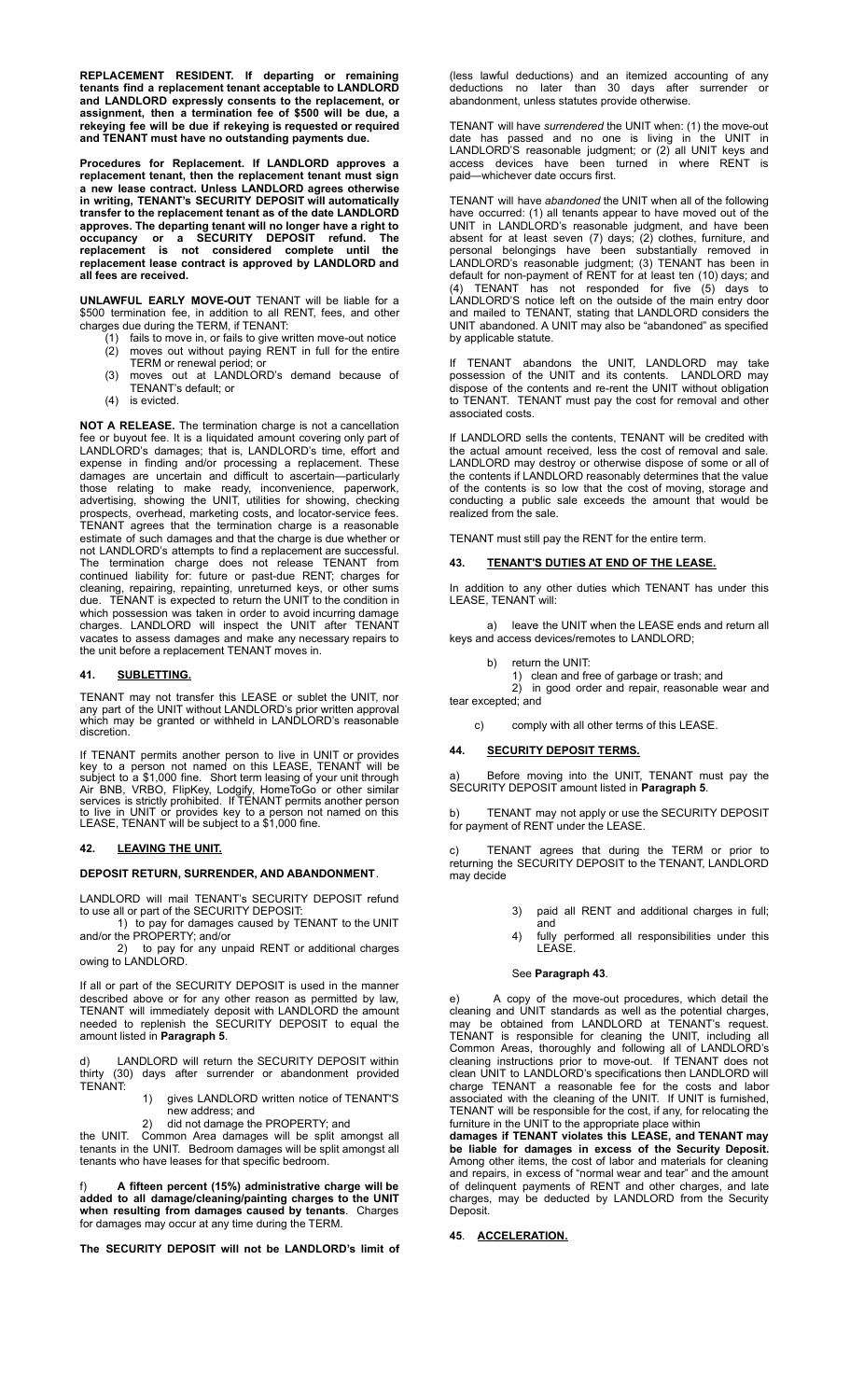All monthly RENT for the rest of the LEASE contract will be accelerated automatically without notice or demand (before or after acceleration) and will be immediately due and delinquent if TENANT is evicted from the UNIT or abandons the UNIT.

# **46. LOSS OF LANDLORD'S RIGHTS.**

LANDLORD does not give up rights by accepting RENT or any additional charges, or by delaying or not enforcing any term or condition of this LEASE.

# **47. NO JURY TRIAL.**

LANDLORD and TENANT hereby waive their right to a jury trial in any lawsuit involving this LEASE.

# **48. WRITTEN CHANGES TO THE LEASE.**

All of the promises and understandings between LANDLORD and TENANT are contained in this LEASE. There are no other promises or understandings between the parties. Any changes to this LEASE require writing and signature by LANDLORD and TENANT, or written notice delivered to TENANT 30 days prior to LEASE change effective date. Neither LANDLORD nor any of LANDLORD's representatives have the authority to make any oral promises, representations or agreements. This LEASE is the entire agreement between LANDLORD and TENANT. LANDLORD's representatives have no authority to waive, amend, or terminate this LEASE or any part of it, unless in writing and signed by LANDLORD, and no authority to make promises, representations or agreements that impose security duties or other obligations on LANDLORD or LANDLORD'S representatives shall be binding on LANDLORD unless in writing and signed by LANDLORD.

## **49. ATTORNMENT.**

TENANT hereby agrees that TENANT will recognize as its LANDLORD under this LEASE **CORE MORGANTOWN, LLC** and shall attorn to any person succeeding to the interest of LANDLORD in respect of the land and the buildings on or in which this UNIT is contained upon any foreclosure of any mortgage upon such land or buildings or upon the execution of any deed in lieu of such foreclosure in respect of such mortgage.

## **50. ADDITIONAL TERMS.**

See attached addendum(s) for any additional terms, which are part of this LEASE.

## **51. SIGNATURES AND ACCEPTANCE OF CONTRACT.**

This LEASE and any addenda may be signed in counterpart signatures. The lease application is considered a part of the LEASE. If there are any conflicts between this LEASE and the application then this LEASE shall control.

LANDLORD and TENANT agree to the terms and conditions in this LEASE.

TENANT acknowledges and agrees that TENANT has carefully read and understands this LEASE and that TENANT acknowledges that this LEASE constitutes a binding and enforceable contract between LANDLORD and TENANT.

This entire LEASE includes:

- 1) Residential Lease Agreement<br>2) Rules and Regulations
- Rules and Regulations
- 3) Covid-19 Rules and Regulations Use of Amenities and Common Areas
- 4) Security Acknowledgement and Guidelines<br>5) Drug-Free Crime-Free Lease Addendum
- 5) Drug-Free Crime-Free Lease Addendum<br>6) Damages and Cost Addendum
- 6) Damages and Cost Addendum<br>
7) Bed Bug Addendum
- 7) Bed Bug Addendum<br>8) Swimming Pool Adde
- 8) Swimming Pool Addendum
- 9) Waiver and General Release of Liability 10) Addendum – Assumption of Risk, Waiver of
- Liability and Indemnification Relating to Covid-19 11) Parking Addendum if applicable<br>12) Pet Addendum if applicable
- Pet Addendum if applicable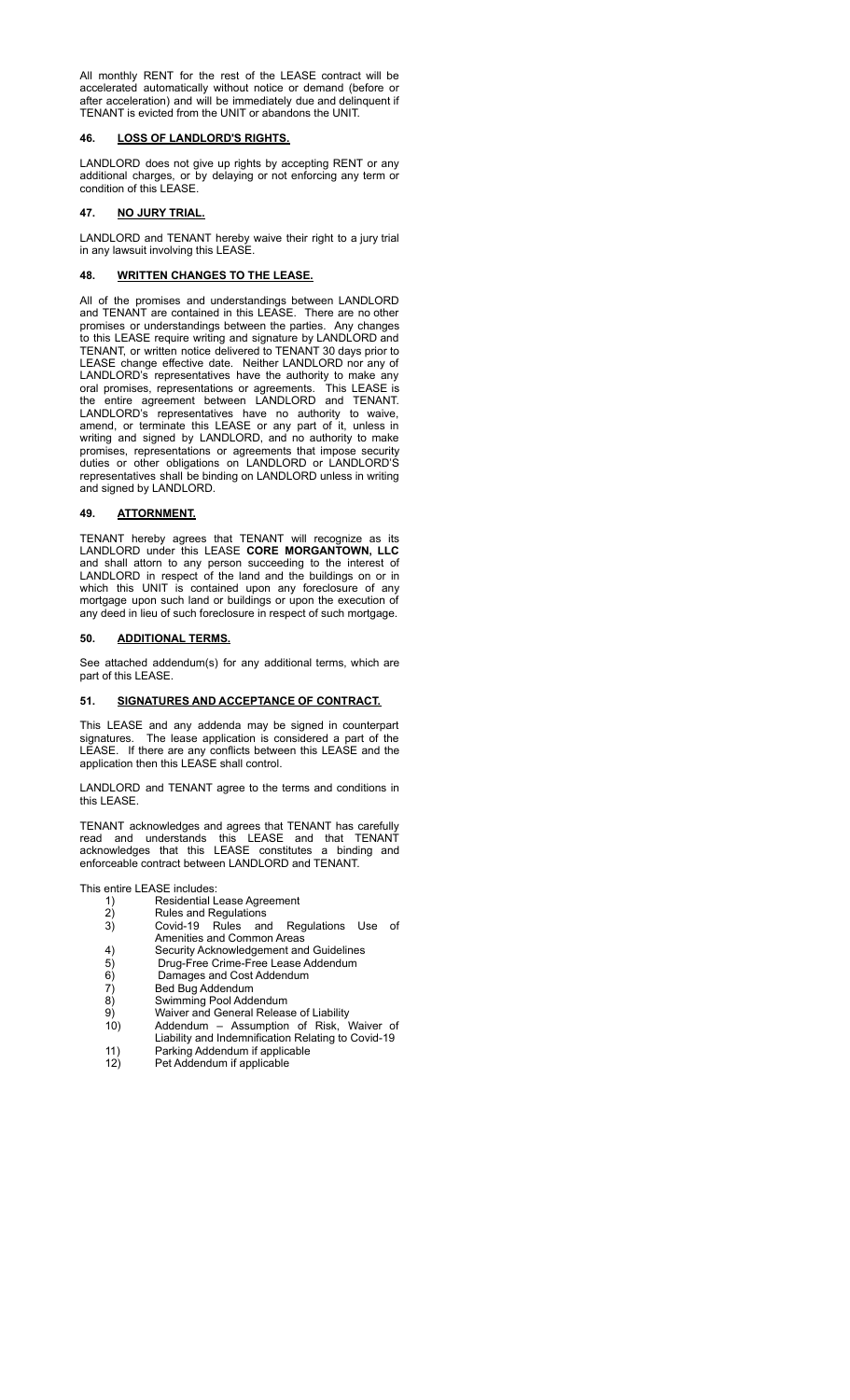## **STATE ON CAMPUS MORGANTOWN – RULES AND REGULATIONS ADDENDUM**

The following RULES AND REGULATIONS are a binding part of TENANT'S LEASE. LANDLORD provides these RULES AND REGULATIONS for TENANT'S benefit and the benefit of the other tenants. Please understand that any violation of one of these RULES AND REGULATIONS by TENANT or TENANT'S guest constitutes a violation of this LEASE and LANDLORD may proceed with an eviction action or other legal proceedings provided for under this LEASE and provided by law. Defined terms used herein, which are not otherwise defined herein, shall have the meanings ascribed to them in this LEASE.

TENANT Accountability: The PROPERTY operates in a fun, yet adult atmosphere where most tenants will never find themselves involved with a disciplinary action. The majority of those who do require disciplinary attention will simply need a verbal warning. For those persons whose behavior is such that it requires further attention, any or all of the following may occur: A private meeting with the Property Manager, a written warning (with copies placed in file and sent to guarantors), restriction from areas or events, relocation within the community, fines, eviction or criminal and/or civil prosecution.

# **Violations of these RULES AND REGULATIONS will result in tenant fines as follows:**

| FIRST:  | A written warning in the form of a first breach of rental agreement will be issued to the TENANT stating the first |
|---------|--------------------------------------------------------------------------------------------------------------------|
| breach. |                                                                                                                    |
| SECOND: | A \$100 fine will be assessed against the TENANT.                                                                  |
| THIRD:  | A \$250 fine will be assessed against the TENANT.                                                                  |
| FOURTH: | Possible Eviction                                                                                                  |

Fines are never split amongst all TENANTS but may be assessed individually in their full amount to each TENANT of a UNIT in instances where more than one TENANT has been involved in a RULES AND REGULATIONS violation. The fines above may be increased at Manager's discretion and manager may elect to EVICT TENANT for ANY SINGLE VIOLATION OF THE RULES AND REGULATION should manager reasonably believe the infraction was severe enough to warrant such action. ALL VIOLATIONS REGARDING THE THROWING OF ITEMS OFF BALCONIES OR FROM WINDOWS, THE TAMPERING OF LIFE SAFETY EQUIPMENT, or FIGHTING CARRY AN IMMEDIATE \$1,000 FINE AND POSSIBLE EVICTION. Fines will double and/or result in eviction in the event the TENANT is found to have lied to or deceived the LANDLORD when discussing the details of a lease violation.

## **SECURITY CAMERAS**

The common areas or certain parts of the common areas of the PROPERTY may be monitored by either recorded or live surveillance devices. Any person or persons engaging in illegal activities, damaging actions, and/or vandalism may be subject to prosecution under West Virginia statutes and legal action by LANDLORD. No cameras exist in any restroom or tanning bed room. These common areas are the only areas, besides the UNIT, on the PROPERTY where there is a reasonable expectation of privacy.

# **WINDOWS, DOORS & WINDOW COVERINGS**

Windows and doors shall not be obstructed, and use of foil or other similar materials over windows is prohibited. If LANDLORD provides blinds on windows, TENANT may not remove such blinds. If TENANT installs draperies over the blinds, any damage will be repaired by TENANT or at TENANT'S expense. No article, sign, poster, decoration or thing may be hung or placed on the outside of a UNIT, or displayed on the inside of UNIT so as to be visible from the outside of UNIT. Screens, if provided, must remain permanently in place at all times and should never be removed. Nothing shall be thrown out of the windows.

Damage to property, including but not limited to paint, plaster, walls, appliances, doors, cabinets, carpet, floors or furniture, or damage to any part of the UNIT caused by leaving windows or doors open during inclement weather will be the responsibility of TENANT.

## **BALCONIES AND PATIOS**

Balcony and patio areas (both front and rear) are to be kept clean and orderly. They are not to be used as storage areas and articles must not be hung over railings. No trash may be kept on balconies or patios at any time. Kegs are prohibited on the PROPERTY and within the UNIT, they are not to be permitted on balconies or patios. Additional lights are not permitted on the balconies or patios. Only bona fide patio furniture may be kept on balconies or patios. Only 1/3 of balcony space may be covered by patio furniture. TENANT hereby acknowledges that all gas and charcoal barbecue grills, patio torches, fire pits and chimneys are strictly prohibited on balconies and patios. It is agreed that LANDLORD shall have the right to remove barbecue grills and any other of TENANT'S personal items or to remove and dispose of rubbish left on any outdoor porch or in the yard at TENANT'S sole expense. There will be a \$100.00 fine for each bag of trash for small debris removed from the balcony and \$100 per large item that requires removal from the balcony. The TENANT further agrees that they will be responsible for any property damage or bodily injury liabilities and responsibilities arising from any violation of this rule. **LANDLORD reserves the right to remove and discard any** items stored in the balcony or patio area that is not permitted. Balcony fines will be assessed to the entire UNIT unless it can be proven that the belongings in violation are the sole responsibility of one or a fraction of the TENANTS occupying **said UNIT.**

Throwing objects from balconies, windows, sliding glass window/wall or any other area of the building are strictly prohibited. TENANT understands that in the event that ANY items are thrown from UNIT balcony or windows, TENANT will be subject to an immediate \$1,000 fine and potential eviction and shall be subject to criminal prosecution. Items which may fall from the balcony are not allowed on the balcony and therefore any object which falls from a balcony will be treated the same as any that were thrown. Any investigation of alleged incidents will be reported to West Virginia University. In the event of abuse of the balcony or violation of this rule, LANDLORD reserves the right to secure the balcony door so that TENANT may not access the balcony.

# **NO SOLICITATION OR DISTRIBUTION OF MATERIALS**

TENANT(S) may not distribute, post or hang any signs or notices in any portion of the PROPERTY, without written approval from LANDLORD.

Solicitation shall not be permitted at the PROPERTY, either by TENANT or others.

# **LOCKS AND KEYS**

Locks may not be changed or added by TENANT without prior written permission of LANDLORD. Locks must be left in place upon vacating the UNIT. LANDLORD must have keys to all changed locks. All keys and, if applicable, gate cards, fobs and remotes must be returned to LANDLORD upon termination of occupancy, or LANDLORD may charge actual replacement costs plus a 15% administrative fee.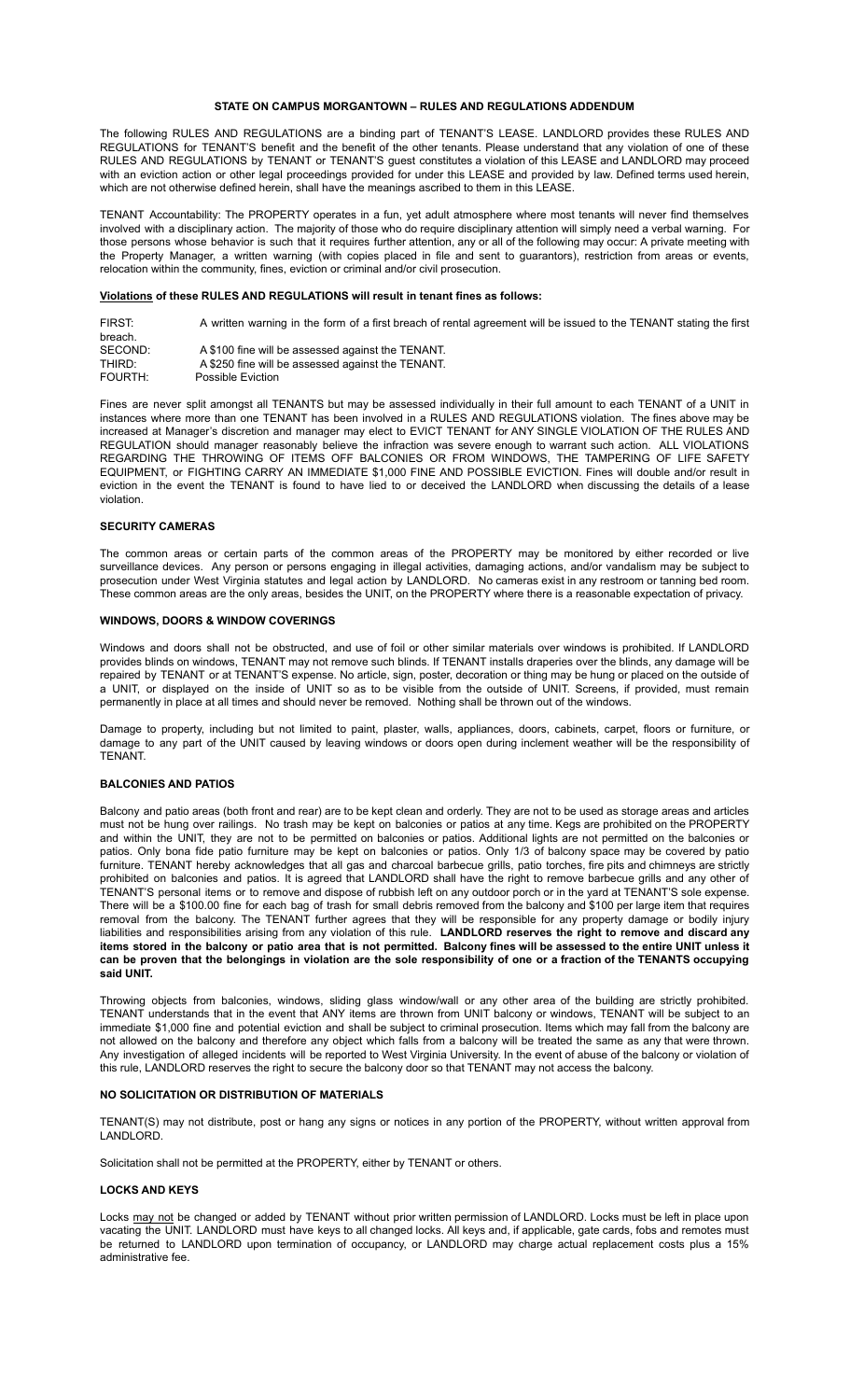If TENANT finds it necessary to have authorized personnel unlock UNIT or Bedroom, a \$50.00 fee will apply, payable at the time service is rendered. LANDLORD will furnish TENANT with one key to the main entry door, one key to the Bedroom (if applicable), and one key to the mailbox. TENANT will be charged \$50.00 per lost key (entry door, bedroom door, mailbox) and \$50.00 per gate remote or key fob not returned, or for those requiring replacement during the TERM of TENANT'S occupancy. Each TENANT may only possess one main entry door key; therefore, if the main entry door key is lost and TENANT requires a replacement, locks will be changed and TENANT will be charged \$75.00 for the lock rotation. TENANT agrees that such keys are provided solely for TENANT'S own use; duplicates will not be made of such nor will keys be loaned to any person. LANDLORD reserves the right to suspend this service at any time.

## **TRASH AND TRASH CHUTE**

TENANT must dispose of all trash in the proper bins in various collection areas on the PROPERTY. If property is equipped with a Trash Chute or Dumpster available to TENANT, then TENANT must use the Trash Chute or Dumpster to dispose of all waste. TENANT may NOT leave trash around the outside of TENANT'S UNIT or on the PROPERTY for ANY LENGTH OF TIME. LANDLORD will impose a fine of \$100 per bag or item for violation of this policy as well as for any littering by TENANT or TENANT'S guests. TENANT agrees to bag all trash entering the garbage chute in accordance with applicable garbage and recycling principles followed in the building. Any combustible, smoldering, or explosive material is strictly prohibited from entering the trash chute. TENANT agrees not to dispose of large items or dispose of loose cardboard boxes in the chute. TENANT shall be liable for any damages caused by violation of this rule.

## **NO SMOKING**

Smoking is strictly prohibited on the premises including in the UNIT, all amenity areas, and common areas (including the amenity and pool deck). Any TENANT found in violation of this policy will be immediately fined by management and risks fines imposed by city ordinances. Violations of this policy will result in fines as follows:

> First: A \$250 fine will be assessed against the TENANT Second: A \$500 fine will be assessed against the TENANT<br>Third: Eviction Eviction

## **UTILITIES**

TENANT must keep all utilities to the UNIT active if utilities are in resident's name; TENANT cannot turn off TENANT'S utilities if TENANT leaves, even for vacation. Unless LANDLORD instructs TENANT otherwise, TENANT must, for 24-hours a day during freezing weather, (a) keep UNIT heated to at least 50 degrees F., (b) keep cabinet and closet doors open; and (c) drip hot and cold water faucets. For any day with weather exceeding 100 degrees, TENANT must keep UNIT cooled to a temperature no higher than 85 degrees. TENANT is liable for damage to both LANDLORD'S and TENANT'S property and the property of others if the damage is the result of the utilities being turned off or because of broken water pipes due to TENANT'S violation of these requirements. All light bulbs must be operational at the time TENANT vacates the UNIT. Colored bulbs are not allowed in any exterior light fixtures.

## **PETS**

Pets are not allowed in UNIT in any instance besides the use of a service animal. In the case that TENANT utilizes a service animal, management should be made aware of the specifications of the animal.

## **STAFF COMPLIANCE**

TENANTS are required to comply with directives from staff, security personnel, and police and/or fire personnel at all times. Failure to comply with staff, security personnel, police and/or fire personnel will be considered a material breach of the lease and in addition to any other remedy allowed in this LEASE or by law, shall subject TENANT to an immediate fine of up to \$1,000 and/or eviction.

### **ALCOHOL, DRUGS, STOLEN PROPERTY**

The decision to drink alcohol, and how much to drink is a personal one. Alcohol related conduct, which infringes on the rights of others to a quiet, orderly living environment is not acceptable under any circumstances

Consumption of alcohol must be in compliance with all federal, state, and local laws. No alcohol containers, which are larger than one gallon, are permitted on the PROPERTY. Kegs are prohibited on the PROPERTY and within the UNIT and on balconies. **Glass** containers of any type or any other container containing alcohol are not permitted in common areas of the PROPERTY. Open containers of any kind containing liquid are not permitted in the hallways, lobby, or parking garage.

LANDLORD or its agents may make periodic inspections of TENANT'S UNIT in order to ascertain any physical problems and also to ensure that LANDLORD'S property is being cared for properly. If during the course of an inspection, stolen property (I.E., unauthorized property, highway signs, etc). or contraband is found, it will be removed by personnel immediately and TENANTS of UNIT may be subject to civil action.

It is illegal to use or possess illegal drugs or other controlled substances in both public and private spaces. TENANT(S) using, possessing or selling illegal drugs will be subject to disciplinary and/or criminal action, fines and possible eviction per these RULES AND REGULATIONS. No warning notice will be given and fines and/or eviction may be assessed at the LANDLORD'S discretion.

TENANT, on behalf of TENANT and TENANT'S guests and invitees, agrees to use and occupy the UNIT in strict accordance with all applicable laws, regulations and ordinances, including without limitation those of the State of West Virginia, the City of Morgantown, and West Virginia University, including the Student Code of Conduct. This shall specifically apply, without limitation, to all laws, regulations and ordinances relating to the possession and consumption of alcohol and drugs. A breach of this paragraph shall be a material breach of this lease. Failure to comply with the provisions of this paragraph shall be deemed a material breach of this LEASE, and in addition to any other remedy allowed in LEASE or at law, shall subject the TENANT to an immediate fine at minimum \$150.00 and/or eviction. The Property Manager has full discretion regarding disciplinary action depending on the severity of the incident.

# **PLUMBING AND GARBAGE DISPOSAL**

Lavatories, sinks, toilets, and all water and plumbing apparatus shall be used only for the purpose for which they are constructed. Sweepings, rubbish, rag, or other foreign substances shall not be thrown in such plumbing apparatus. The cost of repairs/replacement resulting from any damage to such apparatus and the cost of cleaning or repairing plumbing resulting from misuse shall be borne by TENANT.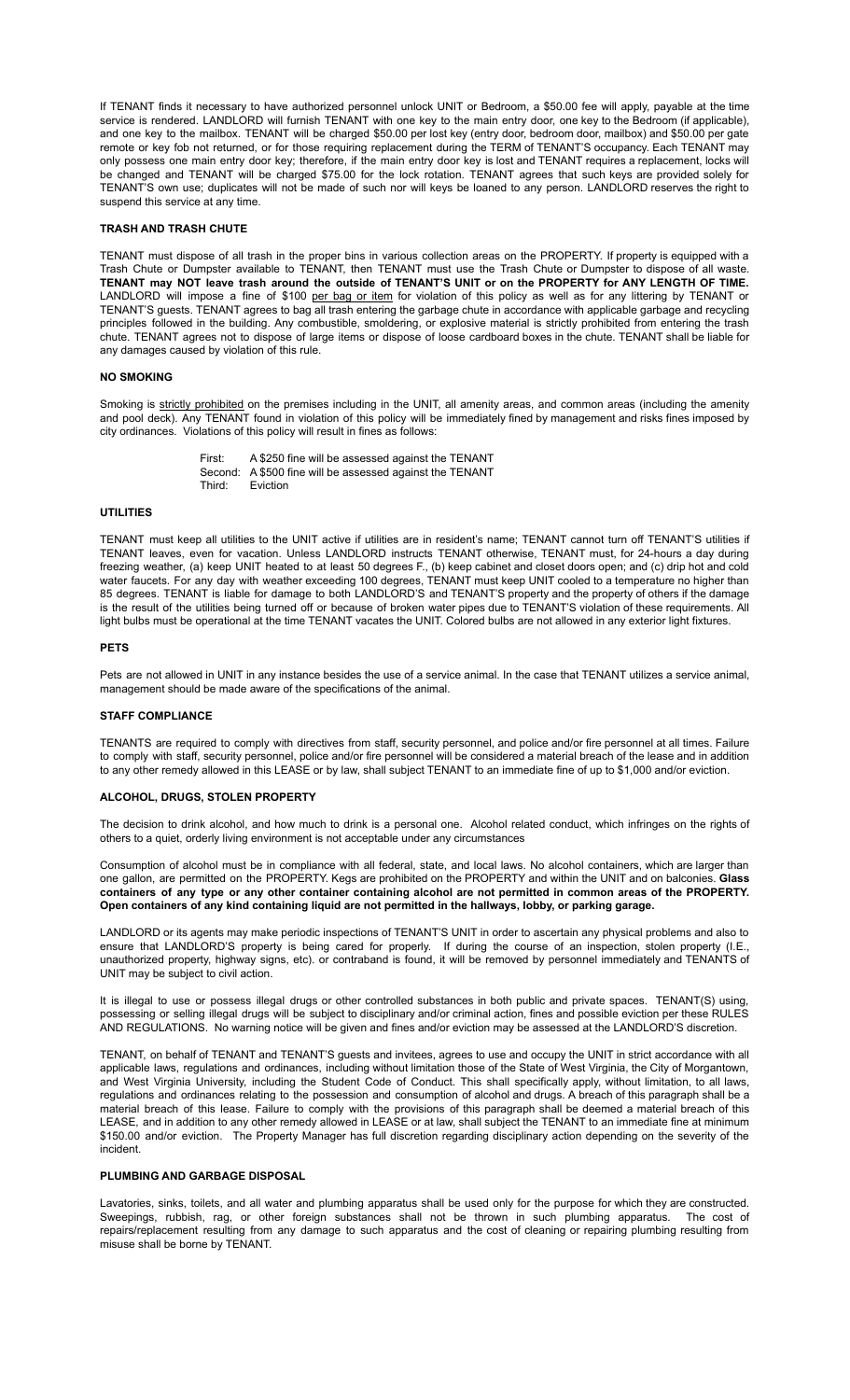TENANT agrees to not place hard objects, such as bottle caps, tab tops, pits of fruit, etc. in the garbage disposal in order to avoid a jam. Fibrous materials such as cigarettes, paper, banana skins, etc. will plug the disposal. In the event LANDLORD is called to fix a disposal and such materials are found therein, LANDLORD reserves the right to charge TENANT for the expense occurred.

# **FURNITURE**

If UNIT is furnished by LANDLORD, TENANT may not remove any furniture, equipment or appliances from UNIT.

## **CONDITION OF THE UNIT AND ALTERATIONS**

TENANT accepts UNIT, fixtures, and furniture as is. LANDLORD disclaims all express and implied warranties. TENANT will be given a Move-In Condition Form at the time of move-in. Within 48 hours after move-in, TENANT must sign and note on the form all defects or damage and return it to LANDLORD. Otherwise, everything will be considered to be in a clean, safe, and good working condition.

When TENANT moves in, LANDLORD will supply light bulbs for fixtures LANDLORD furnishes, including exterior fixtures operated from inside UNIT; after 30 days, TENANT will replace them at TENANT'S expense with bulbs of the same type and wattage. All light bulbs must be operational at the time TENANT vacates the UNIT. Colored bulbs are not allowed in any exterior light fixtures. FOR LIGHT FIXTURES WITH HALOGEN BULBS, TENANT MUST HAVE LANDLORD CHANGE BULB. BULB MAY BE PURCHASED BY TENANT AND LANDLORD WILL NOT CHARGE LABOR COSTS TO INSTALL THE BULB.

TENANT must use customary diligence in maintaining UNIT and not damaging or littering the common areas. Unless authorized by statute or by us in writing TENANT must not conduct any repairs, paint, install wallpaper, install carpeting, perform electrical changes, or otherwise alter LANDLORD'S property. No holes or stickers are allowed inside or outside UNIT. No water furniture, refrigeration, washing machines, extra phone or TV-cable outlets, alarm systems, or lock changes, additions, or rekeying is permitted unless allowed by statute or LANDLORD has consented in writing. TENANT agrees not to alter, damage, or remove LANDLORD'S property, including alarm systems, detection devices, furniture, telephone and cable TV wiring, screens, locks, and security devices.

No painting is allowed in UNIT. TENANT should not cover more than 25% of each wall with papers, posters, fabric, etc. In addition, no holes of any kind are permitted on any room or interior door. All window coverings must be approved by LANDLORD. LANDLORD may enter UNIT to remove, without notice, any unapproved window coverings. Any and all repairs needed within TENANT'S room and UNIT and other areas must be performed only by authorized maintenance personnel. TENANT(S) will be charged for the repair of any damage for which TENANT or TENANT'S guests are responsible.

TENANT may not install any wiring within UNIT. Absolutely no holes may be drilled within UNIT by TENANT - including without limitation outside or inside walls, roof, windows, or balcony railings. TENANT may not store anything in closets where gas appliances, or heating and cooling equipment is installed.

Welcome mats, rugs or carpet remnants are not permitted in hallways.

TENANT'S improvements to UNIT (whether or not LANDLORD consents) become LANDLORD'S unless LANDLORD agrees otherwise in writing. LANDLORD shall have the right to immediately dispose of all TENANT'S belongings that remain in the UNIT after the termination of the lease term. The LANLDORD shall have no obligation to notify the TENANT regarding the disposal of personal belongings left in the UNIT after the lease termination.

## TENANT is responsible for carpet cleaning at the end of the LEASE. Carpets must be cleaned by a professional cleaning **company and a receipt must be delivered to LANDLORD on or prior to move-out.**

A fifteen percent (15%) administrative charge will be added to all damage/cleaning/painting charges to the UNIT. Charges for damages may occur at any time during the LEASE TERM.

## **MAIL**

The mailbox is to be used jointly by all the tenants assigned to TENANT'S UNIT. Packages may be received at the office. However, **LANDLORD takes no responsibility for lost, damaged or stolen property left with the office.** If TENANT decides to have packages dropped at the office, TENANT is doing so at TENANT'S own risk. LANDLORD encourages all tenants to obtain the appropriate insurance when having packages delivered. Packages which are not claimed within 30 days will not be held. LANDLORD reserves the right, at any time, to discontinue its acceptance of packages and reserves the right, on a case by case basis, to refuse to accept certain packages if LANDLORD is not comfortable accepting a particular package.

## **GUESTS / DELIVERIES**

TENANT'S guests must abide by these RULES AND REGULATIONS. As host, TENANT is held accountable and is responsible for the conduct of TENANT'S guests at all times. LANDLORD reserves the right to exclude guests or others who, in LANDLORD'S sole judgment, have been violating the law, violating the LEASE or any rules or policies of the PROPERTY, or disturbing other tenants, neighbors, visitors or LANDLORD'S representatives. LANDLORD may also exclude from any patio/balcony or anywhere on the PROPERTY a person who refuses to or cannot identify himself or herself as TENANT or TENANT'S guest.

LANDLORD reserves the right to deny any guest access to the PROPERTY for any reason including non-payment of rent by TENANT.

TENANT must notify LANDLORD in writing of any expected guest(s), delivery service, maid service, etc. No key will be given to any guest, delivery service, maid service, and etc. without prior written permission from TENANT.

LANDLORD acknowledges the right of TENANT to entertain guests, but requires that no more than ten (10) persons are allowed in UNIT at one time and that order and tranquility prevail at all times.. Any guest staying overnight for more than 2 consecutive 24-hour periods must receive written approval from LANDLORD. TENANT will be charged \$250 per night and will be subject to disciplinary/legal action, up to and including eviction for all violations of this rule. TENANT will also be responsible to pay all fines as a result of guest behavior that violates rules, regulations, and policies of this LEASE.

Guests become the responsibility of TENANT once they enter the building.

TENANT will be responsible for the cost of repairs for any and all damages caused by an excess number of people within the UNIT. TENANT is responsible for the actions of TENANT'S guests at all times while guests are on the PROPERTY or in any UNIT. LANDLORD may exclude guests or others who, in LANDLORD'S judgment, have been violating the law, violating this LEASE or any property rules, or disturbing other tenants, neighbors, visitors, or LANDLORD'S representatives. LANDLORD may also exclude from any patio/balcony or anywhere on the PROPERTY a person who refuses to or cannot identify himself or herself as TENANT or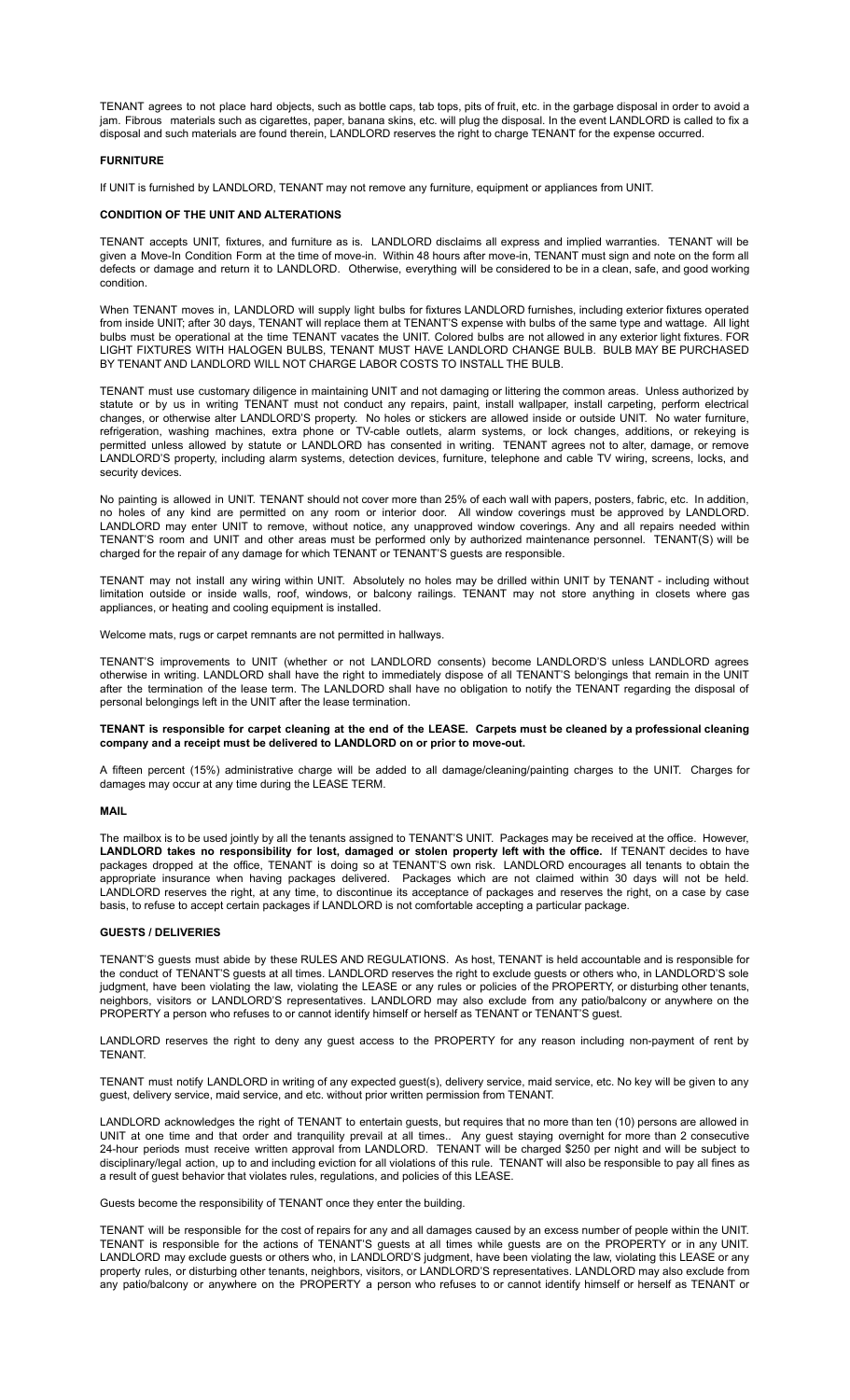TENANT'S guest. TENANT'S failure to comply with LANDLORD'S request of exclusion of a guest will result in eviction of TENANT. ALL TENANTS AND TENANT'S GUESTS OF PROPERTY MUST CARRY A GOVERNMENT ISSUED PHOTO IDENTIFICATION CARD AT ALL TIMES.

## **NOISE**

TENANT, members of TENANT'S family, and guests shall at all times maintain order in UNIT and at all places on the PROPERTY, and shall not make or permit any loud, improper, objectionable, disturbing or boisterous conduct or noise or otherwise disturb the comfort or interrupt the sleep of other tenants.

Musical instruments, radios, stereos, television sets, amplifiers and other instruments or devices may not be used in such a manner as may constitute a nuisance or disturb other tenants. LANDLORD reserves the right at any time to fine TENANT, contact guarantors, or declare TENANT in violation of the LEASE due to excessive noise and disturbances. LANDLORD and/or its agents on duty are the sole judge(s) of excessive volume levels, and reserve the right to enforce these rules.

Any general noise disturbances, i.e. noise from music, parties, machinery, etc., should be reported to LANDLORD or LANDLORD'S representative immediately. TENANT waives all rights to privacy when noise coming from UNIT is so loud that TENANT is unable to hear LANDLORD knock. LANDLORD may enter unit to lower or eliminate noise levels.

TENANT will be found in violation of this LEASE and will be subject to fines and other disciplinary action if LANDLORD receives *notice from the Police Department that noise levels were excessive.*

If TENANT does not answer the door for police, security, and/or State on Campus Morgantown staff, TENANT will be subject to an immediate fine of \$250 and will be considered in default of the LEASE.

# **COMMON AREAS**

TENANT recognizes that the common area facilities which may include such items as a Fitness Center, Sauna, Volleyball Court, BBQ Area, Swimming Pool, Parking Garage, Commercial Spaces, Television Room, Hot Tubs, Theater Room, Game Room, Study Lounge, Business Center or other similar facilities (hereinafter said Common Area Facilities are collectively referred to as "FACILITIES") have been made available by LANDLORD to TENANT.

Policies for FACILITIES are posted in a conspicuous location and MUST be observed at all times. Anyone who violates **these policies risks losing the privilege of using these FACILITIES and/or eviction.**

Only TENANT and invited guests accompanied by TENANT may use the FACILITIES provided by LANDLORD. FACILITIES may be used by such persons only in strict compliance with posted FACILITY policies and procedures. From time to time supplemental rules and regulations may be adopted by LANDLORD with respect to each FACILITY and will either be posted in appropriate areas or furnished in writing to tenants.

Neither TENANT nor TENANT'S guests may use the FACILITIES, parking lots or grounds in such a manner that interferes with the enjoyment of other tenants.

The driveways, sidewalks, courts, entry passages, stairs and halls shall not be obstructed or used for any purpose other than ingress and egress. Bicycles and other like vehicles shall not be allowed to obstruct the driveways, sidewalks, courts, entry passages, stairs or halls.

Use of common areas within the PROPERTY shall be governed by these RULES AND REGULATIONS and any Policies posted in the FACILITIES and shall be used at the risk of TENANT and TENANT'S family and guests. No guest shall be permitted within the FACILITIES unless TENANT is also present. **TENANT indemnifies LANDLORD and holds LANDLORD harmless against all** claims for personal injury sustained by TENANT and TENANT'S family and/or guests in their use and enjoyment of the **FACILITIES**. Glass containers pose a serious risk of injury and are prohibited anywhere in the Common Areas on the PROPERTY.

In order to use FACILITIES, TENANT agrees that:

|                      |    | <u>III UIUCI IU USC I AUILITILU, TLIVAIVT AUICCS IIIAI.</u>                                        |
|----------------------|----|----------------------------------------------------------------------------------------------------|
|                      | а. | TENANT shall not permit any quests to use FACILITIES without TENANT present;                       |
|                      | b. | TENANT shall use FACILITIES in a prudent manner, consistent with the customary use of the          |
| <b>FACILITIES:</b>   |    |                                                                                                    |
|                      | C. | TENANT shall not use FACILITIES in a manner which is offensive or dangerous to TENANT or any       |
| users of FACILITIES: |    |                                                                                                    |
|                      | d. | TENANT will follow policies as established by LANDLORD in connection with the operation of         |
| <b>FACILITIES:</b>   |    |                                                                                                    |
|                      | е. | LANDLORD shall have the right to discontinue providing any or all FACILITIES at any time and for   |
| any reason;          |    |                                                                                                    |
|                      | f. | LANDLORD does not provide attendants or supervision of any kind for FACILITIES;                    |
|                      |    | LANDLORD has made no representation (i) that LANDLORD'S representatives<br>а.                      |
|                      |    | have any expertise in the operation of FACILITIES, (ii) that FACILITIES are fit for any particular |
|                      |    | purpose or (iii) as to the physical condition and operation of FACILITIES; and                     |
|                      | h. | USE OF FACILITIES BY TENANT SHALL BE WHOLLY AT TENANT'S OWN RISK.                                  |
|                      |    |                                                                                                    |

LANDLORD reserves the right to prohibit use of FACILITIES to any individual that LANDLORD, in its sole judgment, believes has failed to comply with any of the provisions of this Section.

Unauthorized PETS are not allowed within the FACILITIES or UNIT at any time for any reason. A \$500 fine will be assessed to TENANT for any violation of this policy by TENANT or TENANT'S guest.

In connection with TENANT'S use of FACILITIES, TENANT is responsible for payment for damages or costs to LANDLORD from any claim based upon the acts of TENANT or OCCUPANT or TENANT'S guests (which are prohibited from using FACILITIES); and

TENANT may not access any property facilities, common areas, or commercial spaces during unauthorized hours or times.

## **OUTDOOR DECK USE**

TENANT will be limited to one (1) guest at the Outdoor Deck. TENANTS and TENANT"S GUESTS are required to wear LANDLORD-issued wristbands on the outdoor deck at all times. TENANTS will be provided with a wristband at the time of move-in and guest wristbands can be obtained during normal business hours from the front desk. Individuals without a wristband will be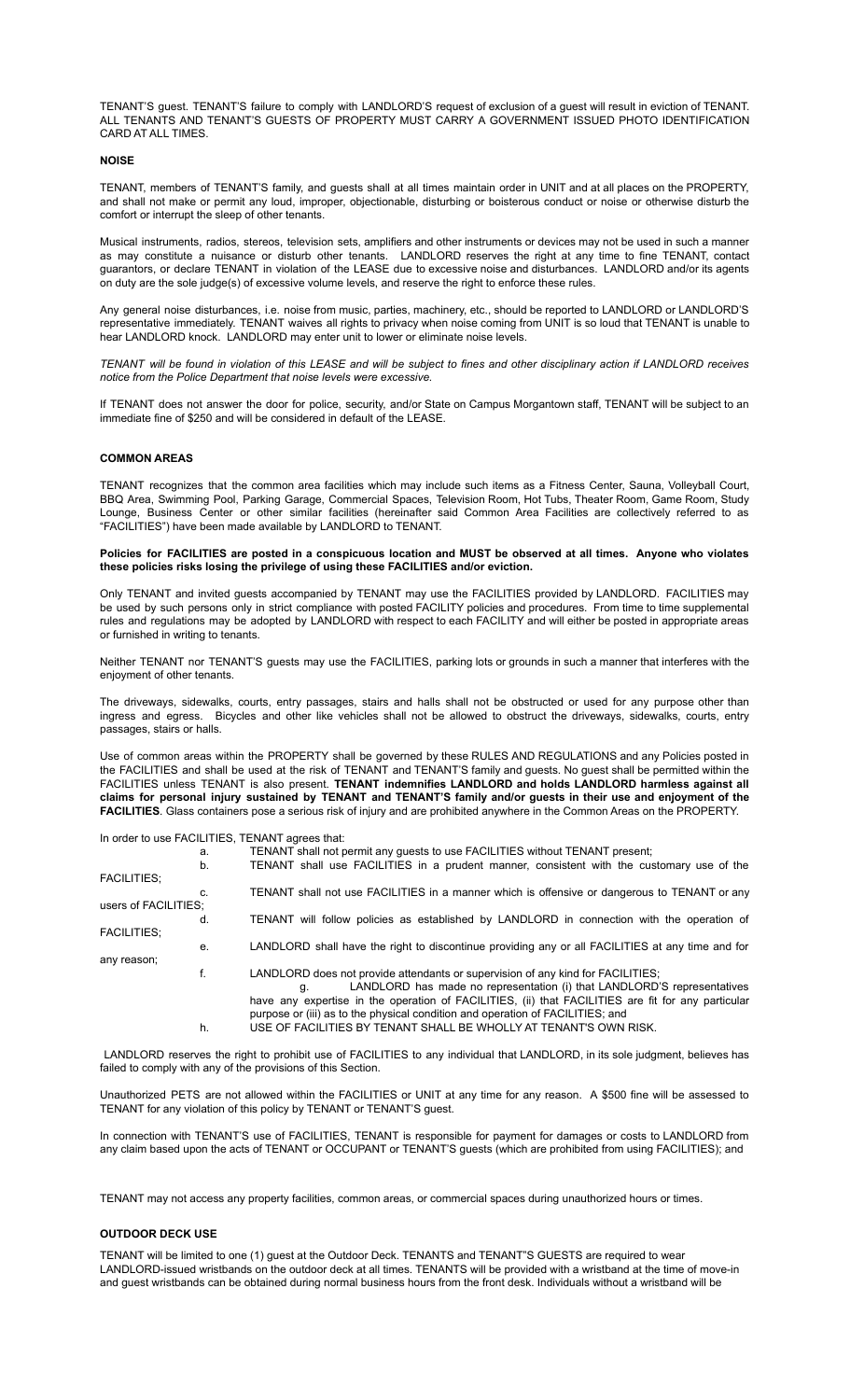required to leave the outdoor deck and will be subject to disciplinary action in accordance with paragraph 3 of the rules and regulations.

Smoking and glass are strictly prohibited on the outdoor deck. Individuals caught smoking or possessing glass will be subject to an immediate \$500 fine and will be required to leave the outdoor deck. Repeat violations will result in additional fines, revocation of amenity privileges, and/or eviction.

All food or beverage containers must be stored in a cooler at all times on the outdoor deck. No glass is allowed on the deck. Beverage containers in excess of 24oz are not allowed on the deck. If asked by LANDLORD, Tenant will remove all food and beverage from the deck for any reason. Styrofoam cups and plates are prohibited on the outdoor deck at all times.

## **HAZARDOUS MATERIALS**

TENANT will not store or bring any hazardous materials on the PROPERTY or use the PROPERTY for any hazardous purposes.

## **FIRE SAFETY**

Immediately call 911 in the event of a fire emergency.

LANDLORD shall furnish smoke detectors in good working order, when TENANT first takes possession. TENANT must immediately report smoke detector malfunctions to LANDLORD. The intentional sounding of any smoke alarm is prohibited. Neither TENANT nor others may disable smoke detectors. If TENANT disconnects or intentionally damages the smoke detector or does not replace batteries as needed, TENANT may be liable to LANDLORD for necessary damages. If TENANT disables or damages the smoke detector or fails to report malfunctions to LANDLORD, TENANT will be liable to LANDLORD and others for any loss, damage, or fines from fire, smoke, or water. TENANT is responsible for the cost of battery replacement for the smoke detectors.

TENANT agrees:

- a. to notify LANDLORD immediately in writing if TENANT perceives there to be any problem, defect, malfunction or failure with the smoke detectors in UNIT;
- b. not to remove, modify, damage or service the smoke detector(s) other than replacing batteries when needed.
- c. that LANDLORD is not the operator, manufacturer, distributor, retailer or supplier of the smoke detector(s);<br>d that TENANT assumes full and complete responsibility for all risk and hazards attributable to connected
- that TENANT assumes full and complete responsibility for all risk and hazards attributable to, connected with or in any way related to the operation, malfunction or failure of the smoke detector(s). This responsibility will exist even if such malfunction or failure is attributable to, connected with, or in any way related to the use, operation, manufacture, distribution, repair, servicing or installation of the smoke detector(s); and
- e. that LANDLORD is not responsible for false alarms or malfunctions of the smoke detector(s) or any resulting inconvenience, expense, or consequences.

If TENANT'S UNIT contains an overhead sprinkler system, TENANT must take care not to unintentionally trigger the overhead sprinkler system in TENANT'S UNIT. TENANT may NOT hang items from the overhead sprinklers. A simple depression of the sprinkler head will result in a total draining of water from the system. LANDLORD will not be responsible for any damage that occurs as a result of such situations.

Space heaters and other similar appliances are prohibited. Appliances or items that use excessive amounts of electricity and/or create excessive heat are prohibited.

Candles or any other burning devices (including incense, sterno, kerosene, or oil lamps) are not permitted within UNIT or any area of the PROPERTY. Neither LANDLORD nor Management Company will be responsible for any damage resulting from the use of such items.

## **VEHICLES/PARKING**

TENANTS and/or guests are not permitted to park in garaged parking spaces unless assigned by LANDLORD and TENANT has an executed Parking Agreement.

Improperly parked vehicles will be towed at the vehicle owner's expense and sole risk.

If LANDLORD provides TENANT with a vehicle identification sticker (decal), it must be displayed in the front windshield (above the registration and inspection stickers) of TENANT'S vehicle at all times (if applicable). TENANT must return TENANT'S vehicle identification sticker when TENANT moves out.

TENANT may not repair any gasoline or gas-fueled vehicle, motorcycle, boat, moped, or other similar vehicle in any area of the PROPERTY.

Vehicles in use on the PROPERTY may not exceed a speed of 10 miles per hour.

If LANDLORD designates certain parking areas within the PROPERTY as TENANT Only Parking or Guest Only Parking, TENANT acknowledges that TENANT and/or TENANT'S Guests who violate these designations may be towed at the expense and sole risk of the vehicle owner.

The washing of cars or other vehicles on the PROPERTY is prohibited. If there is a designated car wash area, TENANT may wash TENANT'S vehicle in this area only. The repairing or performing of other mechanical or maintenance work on TENANT'S vehicle within the PROPERTY is prohibited at all times.

Trailers, campers, mobile homes, recreational vehicles, commercial vehicles (commercial trucks or equipment or vehicles that carry or are mounted with equipment used in a profession or employment, including taxis), trucks (other than a standard size or smaller pick-up truck or van), inoperable vehicles of any kind, boats, or similar equipment or vehicles, cannot remain in any area of the PROPERTY except for the temporary purpose of loading or unloading of passengers or personal property unless TENANT has a written agreement with LANDLORD. Vehicles parked in violation of this provision are subject to towing at the vehicle owner's expense.

Prohibited vehicles include: those having a flat tire or other condition rendering it inoperable; those having an expired license or inspection sticker; those taking up more than one parking space; those belonging to a person who does not have a current parking contract or former tenant who has been evicted; those parked in a designated handicap space without the required handicap insignia; those blocking another vehicle from exiting or entering; those parked in a fire lane or designated "no parking" area; or those parked in a space designated to or assigned to other tenant(s).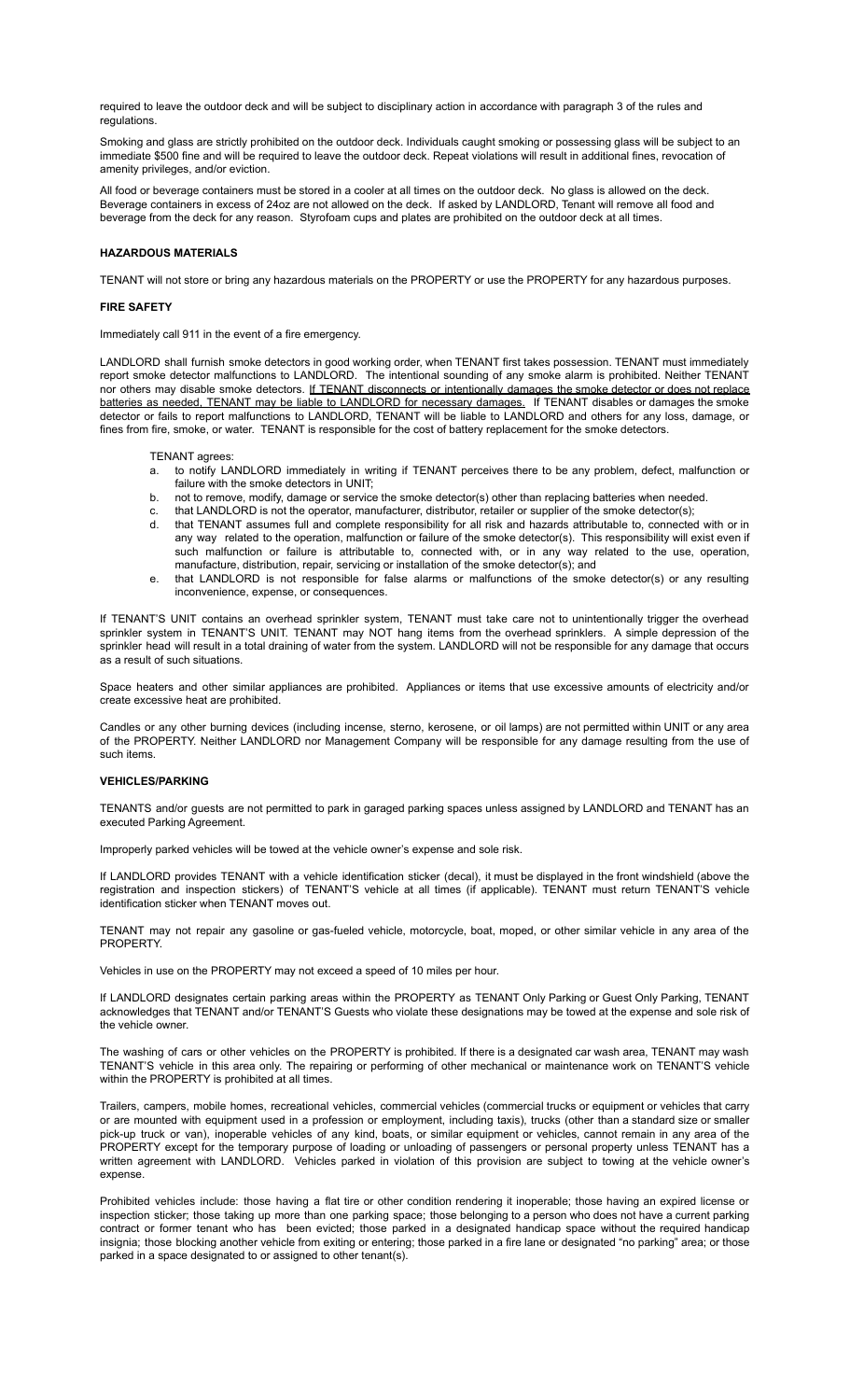TENANT(S) should call the designated towing company or management office to report a parking violation. The management office may notify the towing company, who will tow the vehicle, if any of the following situations exist:

- a. The unauthorized vehicle is parked in such a manner as to obstruct a fire lane;
- b. The unauthorized vehicle is obstructing an entrance, exit, space or aisle of the parking facility;
- c. The unauthorized vehicle is parked in a space that has been reserved by another vehicle owner; or
- d. The unauthorized vehicle is parked in any space for which they do not have the required permit or authorization.

TENANT agrees that if Parking Agreement is executed, TENANT must park inside designated gate(s).

# **PROPERTY GATES**

TENANT agrees as follows:

- a. LANDLORD has furnished gate(s) on the PROPERTY for the sole purpose of restricting access to the PROPERTY, not for TENANT'S safety.
- b. The installation or use of the gate(s) shall not in any way prevent LANDLORD at any time, from permanently removing the gate(s) and removal thereof shall not be a breach of any expressed or implied warranty, covenant, or obligation under the LEASE; and
- c. TENANT understands how to use the gate(s) and shall not act in any way to impair the use or function of the gate(s).
- d. TENANT shall comply with the approved guidelines of the gate(s) in that one vehicle at a time is permitted through the gate(s). Following another vehicle too closely through the gate could result in damage to TENANT'S vehicle and is not allowed.
- e. Entering through an exit gate is prohibited and could cause severe tire damage.

# EXPRESS WAIVER OF WARRANTY:

- a. TENANT is advised that the gate(s) are mechanical devices and can be rendered inoperative at any time. LANDLORD shall not be liable for a temporary failure of the gate(s).
- TENANT agrees that LANDLORD'S installation or use of the gate(s) does not constitute a voluntary understanding or agreement by LANDLORD to provide security to TENANT, TENANT'S family, guests, or other occupants of UNIT.
- c. LANDLORD is not and shall not become liable to TENANT, TENANT'S family, guests or other occupants for any injury, damage or loss whatsoever which is caused as a result of any problem, defect, malfunction or failure of the performance of the gate(s). TENANT further agrees that LANDLORD is not liable for injury, damage, or loss of any person or property caused by any other person, including, but not limited to, theft, burglary, trespass, assault, vandalism or any other crime. Neither LANDLORD nor LANDLORD'S agents, contractors, employees, or representatives shall be liable in any way for any disruption in the operation of the gate(s) and TENANT agrees on behalf of themselves, TENANT'S family, guests and the other occupants, that TENANT shall never make demand upon, look to, institute, or prosecute suit against LANDLORD, or any of LANDLORD'S agents, contractors, employees or representatives, that are incidental to the installation, operation, repair or replacement or use of the gate(s). This is an express covenant not to sue and TENANT releases LANDLORD, LANDLORD'S agents, contractors, employees, and representatives, their heirs, and successors from any and all liability connected with the gate(s).
- d. TENANT'S safety is the responsibility of the local law enforcement agency. In the event that TENANT is in need of police protection of any kind TENANT will contact the local law enforcement agency. TENANT acknowledges and agrees not to contact LANDLORD for TENANT'S security needs as this could only delay the response time of the local law enforcement agency.

## **WEAPONS**

Possession of any weapon or ammunition is prohibited. This includes but is not limited to guns, swords and knives with the blade over five and a half inches. Possession of facsimile weapons is also prohibited. This includes but is not limited to pellet guns, air soft pistols and B.B. guns. Serious injury has occurred in situations where facsimile weapons have been mistaken for actual weapons.

## **HARASSMENT**

Harassment involves behavior towards another person that is unwanted. This can include, but is not limited to, unwanted comments, unwanted touching, derogatory language or bullying. Any of these behaviors will lead to disciplinary action.

# **PHOTOGRAPHS**

TENANT hereby gives LANDLORD permission to take photographs during LANDLORD hosted functions or activities which may then be used for the community newsletter, bulletin board, website, or other publications for marketing purposes. TENANT gives your permission to LANDLORD to use any photograph or photographic image including video or video stills taken of you while you are in any public spaces, grounds, offices at the PROPERTY or any Community sponsored events in the Community or otherwise. You understand that your photograph or photographic image will be used for nothing other than legitimate business purposes. You hereby grant The State on Campus Morgantown and Core Morgantown, LLC and assigns, those acting with its authority and permission, the irrevocable and unrestricted right and permission to copyright, in its own name or otherwise, and use, re-use, publish, and re-publish photographic or video portraits or pictures of you or in which you may be included, in whole or in part, or composite or distorted in character or form, without restriction as to changes or alterations, in conjunction with your own or a fictitious name, or reproductions thereof in color or otherwise, made through any medium, and in any and all media now or hereafter known for illustration, promotion, art, editorial, advertising, trade, or any other legal purpose whatsoever. You also consent to the use of any printed matter in conjunction therewith. You hereby waive any right that you may have to inspect or approve the finished product and the advertising copy or other matter that may be used in connection therewith or the use to which it may be applied. You hereby release, discharge, and agree to hold harmless The State on Campus Morgantown and Core Morgantown, LLC and assigns, and all persons acting under its permission or authority from any liability by virtue of any blurring, distortion, alteration, optical illusion, or use in composite form, whether intentional or otherwise, that may occur or be produced in taking said picture or in any subsequent processing thereof, as well as any publication forever discharge The State on Campus Morgantown and Core Morgantown, LLC, its officers, employees, attorneys, representatives, insurers and assigns from any and all demands, cause of action and/or judgments of whatsoever nature of character, past or future, known or unknown, whether in contract or in tort, whether for personal injuries, property damage, payments, fees, expenses, accounts receivable, credit, refunds, or any other monies due or to become due, or damages of any kind or nature, and whether arising from common law or statute, arising out of, in any way, the use of your photograph or photographic image. This release contains the entire agreement on this subject matter between the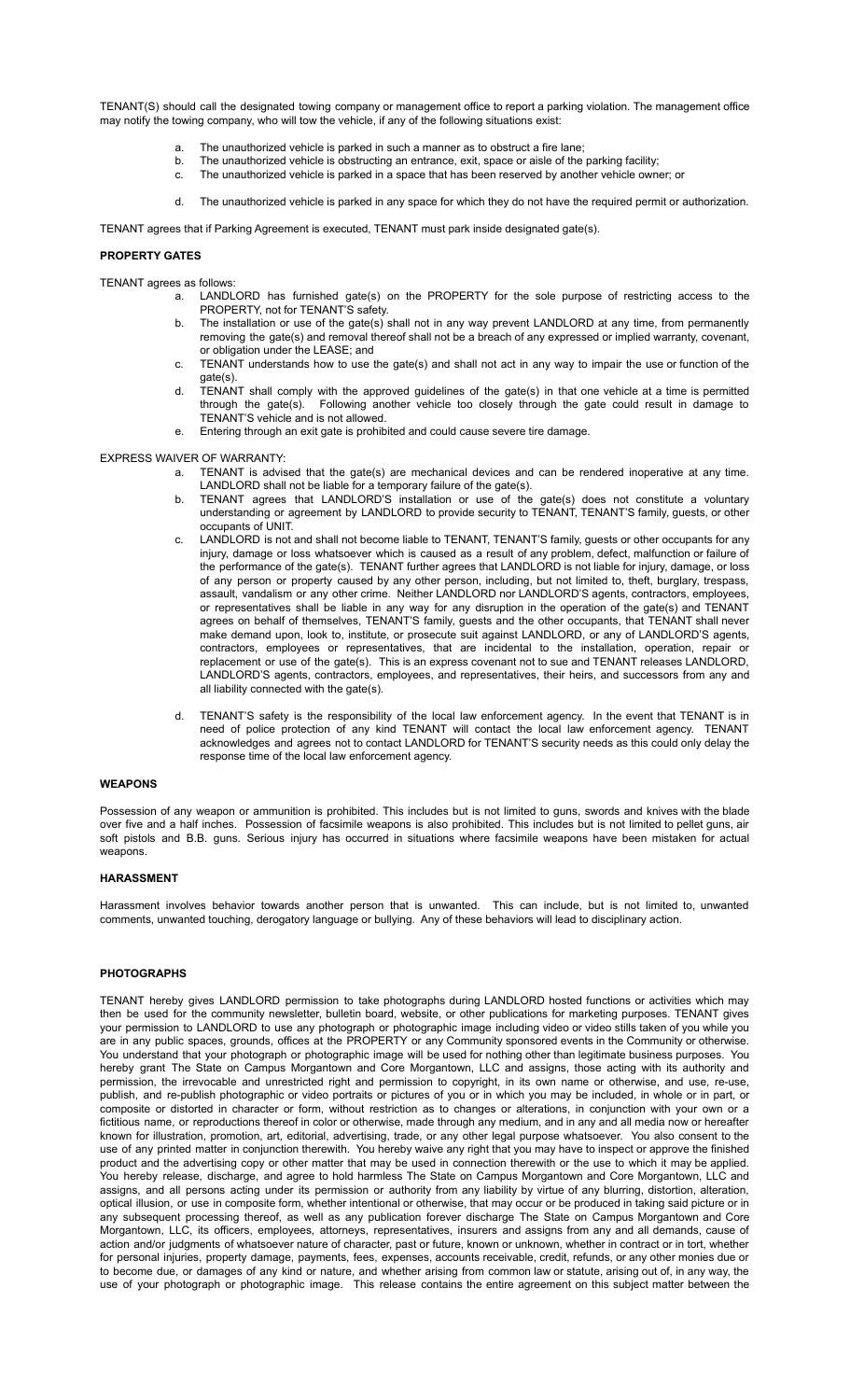parties and will be binding upon and inure to the benefit of the successors and assigns of the undersigned.

## **VANDALISM**

Vandalism of UNIT and/or PROPERTY (with reference to both the room, UNIT, and all common areas) will not be tolerated and will result in an immediate minimum fine of \$100 in addition to the costs of repair to the vandalized property being passed on to **TENANT** 

## **USE OF UNIT**

TENANT shall use UNIT for residential purposes only. TENANT shall not use UNIT or any part of the PROPERTY for any commercial business or purpose. TENANT shall use and occupy UNIT and PROPERTY in compliance with all applicable local, state, and federal laws and any rules and regulations of any governmental board having jurisdiction.

# **SERVICE REQUESTS**

LANDLORD offers 24-hour response to emergency service requests. The following issues will be considered maintenance emergencies: broken water lines, no heat when the outside temperature is below 55 degrees F, no a/c when the outside temperature is above 85 degrees F, no electricity (TENANT(S) will be charged if LANDLORD responds and finds that the electric service was disconnected by the utility company for non-payment), refrigerator/freezer not cooling, and no hot water. For after-hours emergencies, call our 24-hour on-call phone line and explain the situation. The attendant will be instructed to contact the proper service personnel. For non-emergency service requests, please call during regular management office hours. **TENANT must first Call 911 in case of fire and other life-threatening situations**.

# **MODIFICATION OF RULES AND REGULATIONS**

TENANT and TENANT'S guests will be required to comply with all of the requirements set forth in these RULES AND REGULATIONS. LANDLORD has the right to change these RULES AND REGULATIONS from time to time, as LANDLORD deems necessary. Any changes to these RULES AND REGULATIONS will be effective and will become part of the LEASE once they have been delivered to TENANT or posted in a public area of the PROPERTY used for such purposes. TENANT is responsible for TENANT'S guest's compliance with all of these RULES AND REGULATIONS. Neither Management nor LANDLORD will be responsible to TENANT if LANDLORD fails to cause compliance by any person with these RULES AND REGULATIONS.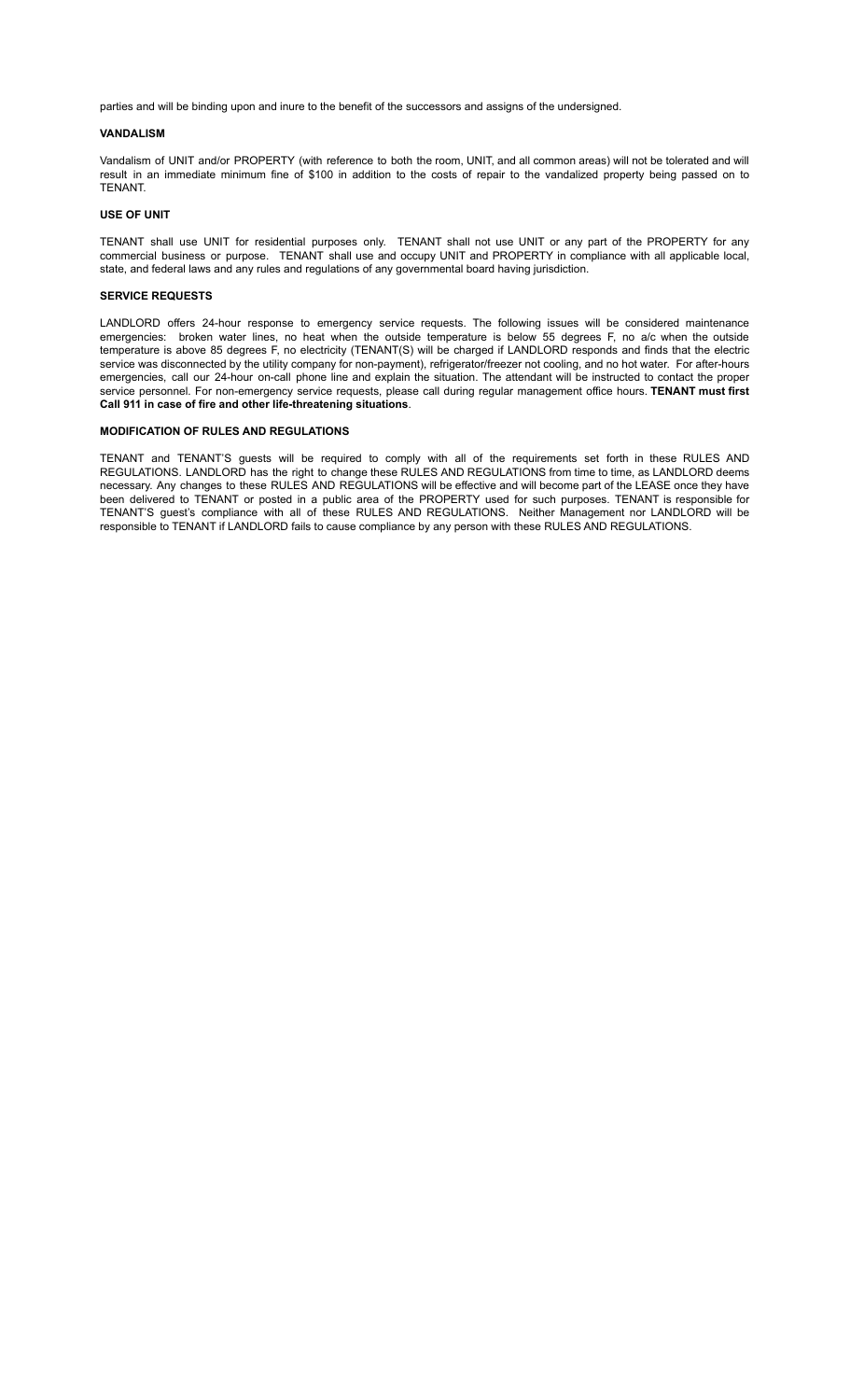## **COVID-19 RULES AND REGULATIONS USE OF AMENITIES AND COMMON AREAS**

The health and safety of our residents are our number one priority, and we all have a role in limiting the spread of COVID-19. These rules and regulations, primarily related to the fitness center, Common Areas, and all other amenity areas and shared spaces of the PROPERTY outside Units (each individually a "Facility" and collectively the "Facilities"), have been developed with the health and safety of residents, their guests, and PROPERTY staff in mind and in accordance with state/local orders and guidance from public health authorities. Please help us stop the spread of COVID-19.

The Rules and Regulations of the PROPERTY are amended to include the following additional rules and regulations, which are incorporated as part of each TENANT'S Lease, effective immediately:

Each TENANT of the PROPERTY ("you") must:

- 1. Follow health and safety guidance from state/local government public health and other authorities. Additional resources can be found online at: Centers for Disease Control and Prevention ("CDC") – [www.coronavirus.gov](http://www.coronavirus.gov)
- 2. Comply with all posted signs and published rules relating to the use of specific Facilities, including occupancy limits and protective measures.
- 3. Maintain safe physical distancing (at least 6 feet from others, except members of the same household) whenever possible. Be patient with others when waiting to use a shared space by avoiding creating lines or crowding others. Avoid taking actions that could potentially risk safe-distancing protocol. Avoid any contact method of greeting with co-residents, PROPERTY staff, and others.
- 4. TENANTS are strongly encouraged to wear a cloth or other facial covering at all times when in the Facilities, except when swimming at a Facility pool, eating or drinking. Note that facial coverings may be required by state/local government public health and other authorities. If you have a specific medical condition that prevents you from wearing a facial covering, please contact PROPERTY staff.
- 5. Follow these commonly recommended CDC Guidelines to prevent the spread of the COVID-19 virus:
	- Wash your hands often with soap and hot water for at least 20 seconds, including upon entry into any Common Area and after using any Facility or interacting with others, and after handling or picking up mail and packages.
	- Use hand sanitizer with at least 60% alcohol if soap and water are not available.
	- Avoid touching your eyes, nose, and mouth.
	- Cover your mouth and nose with a tissue when you cough or sneeze or use the inside of your elbow. Throw used tissues in the trash and immediately wash hands or use hand sanitizer.
- 6. Clean and disinfect equipment, furniture or high-touch surfaces that are shared before and after use. In certain Facilities, disinfecting sprays may be made available at common locations which can be used for this purpose and returned. Where PROPERTY-provided disinfecting sprays are not readily available, TENANTS must bring wipes or sprays from home that meet CDC standards for disinfecting for this purpose.
- 7. Comply with adjusted amenity hours and occupancy limits for Facilities, and do not modify the layout of Facilities (adjusted to accommodate social distancing). Leave any indoor or outdoor furniture where it is – do not move furniture. For public health and other reasons, LANDLORD may limit access to or close Facilities or portions thereof from time to time.
- 8. Do not host or engage in any gatherings in the Facilities of more than 10 people (or such fewer number of people as may be required by LANDLORD, PROPERTY MANAGER, or local authorities), and when hosting visitors or small groups, continue to practice social distancing and other health protocols.
- 9. Require your guests and visitors at the PROPERTY to comply with these rules and regulations regarding COVID-19. You are responsible for the compliance of your guests. At the request of LANDLORD or PROPERTY MANAGER because of public health concerns, limit or eliminate the number of guests and visitors that you bring and may bring to or through the Facilities.
- 10. Self-screen before utilizing any Facility or entering any enclosed Common Area for any of the following new or worsening signs or symptoms of possible COVID-19: cough, shortness of breath or difficulty breathing, chills, repeated shaking with chills, muscle pain, headaches, sore throat, loss of taste or smell, diarrhea, feeling feverish or measured temperature greater than or equal to 100 degrees Fahrenheit, or known close contact with a person who is confirmed to have COVID-19. If you have any of these symptoms or have close contact with a person who is confirmed to have COVID-19, DO NOT USE THE FACILITIES FOR ANY RECREATIONAL OR NONESSENTIAL USE WHILE SUCH SYMPTOMS PERSIST OR AFTER ANY SUCH CONTACT AND THEREAFTER FOR ANY SELF-QUARANTINE OR ISOLATION PERIOD REQUIRED OR RECOMMENDED BY PUBLIC HEALTH OFFICIALS, AND CONTACT YOUR PERSONAL HEALTHCARE PROVIDER FOR MEDICAL ADVICE.
- 11. If you receive a confirmed positive test for the illness, INFORM ONE OF THE PROPERTY STAFF IMMEDIATELY, AND DO NOT USE THE FACILITIES FOR ANY RECREATIONAL OR NONESSENTIAL USE DURING ANY SELF-QUARANTINE OR ISOLATION PERIOD REQUIRED OR RECOMMENDED BY PUBLIC HEALTH OFFICIALS. You are expected to cooperate with LANDLORD, PROPERTY MANAGER and public health authorities in providing information that will allow LANDLORD, PROPERTY MANAGER, and public officials to determine whether you may have exposed other TENANTS, PROPERTY staff, visitors to the Facilities or others to COVID-19, as applicable. It may be necessary for LANDLORD and PROPERTY MANAGER to make a general disclosure to inform other TENANTS that a co-resident tested positive for COVID-19, but LANDLORD and PROPERTY MANAGER will maintain confidentiality as, and to the extent, required by applicable law. In some situations, LANDLORD and PROPERTY MANAGER may be required to discuss cases of COVID-19 with public health officials to support contact tracing.
- 12. Promptly contact PROPERTY staff if you notice a co-resident violating any of these Rules and Regulations.
- 13. **USE THE FACILITIES AT YOUR SOLE RISK.** ALWAYS ASSUME THAT ANYONE COULD HAVE COVID-19. **The LANDLORD and PROPERTY MANAGER make no representation or warranty that Facilities are free of**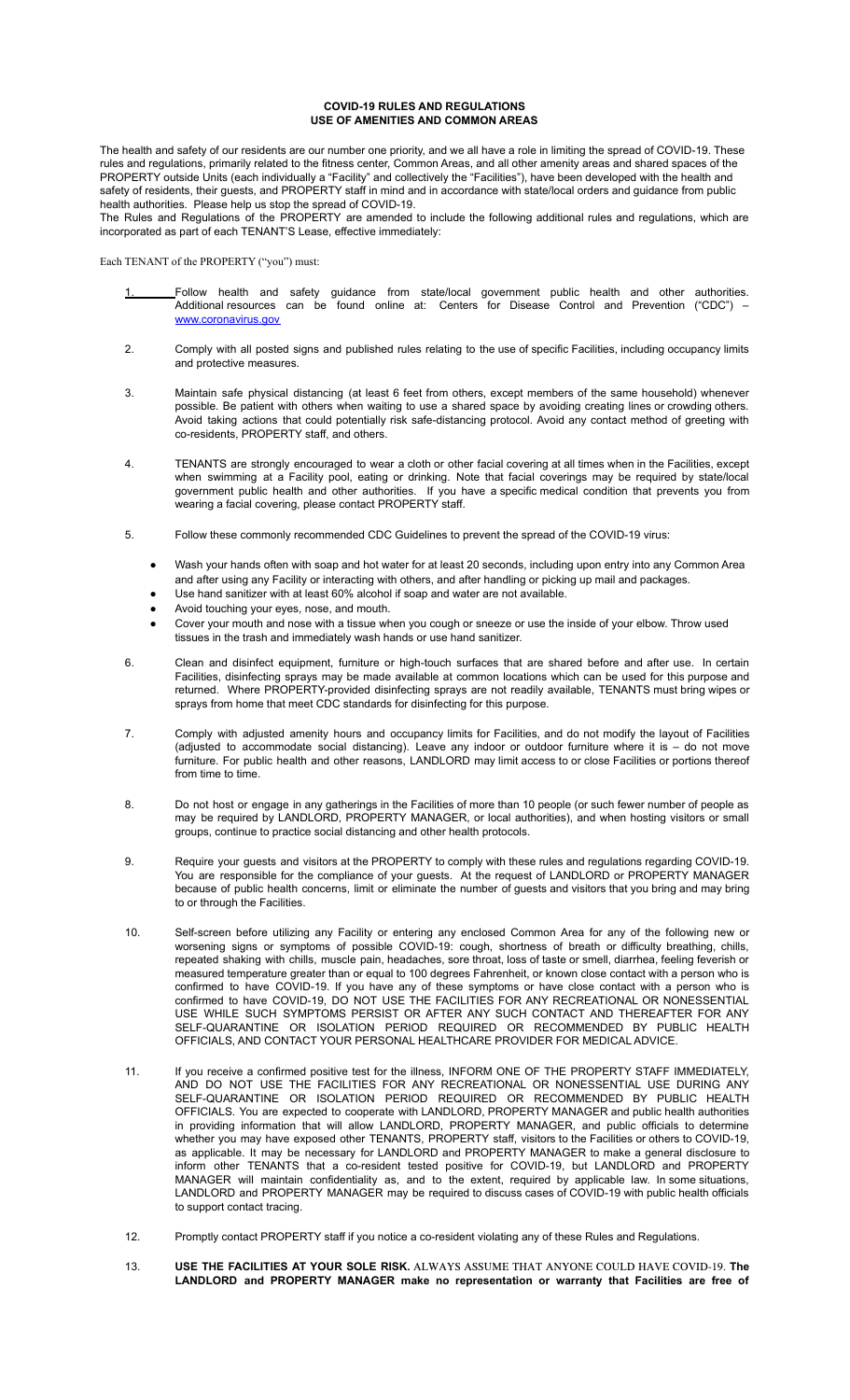**COVID-19 or that persons using the Facilities are not infected with COVID-19.** COVID-19 is highly contagious and is believed to spread primarily through person-to-person contact, airborne contaminants, and contact with surfaces. TENANTS may be exposed to or infected with COVID-19 at the PROPERTY or as a result of residing at the PROPERTY or using any of the Facilities, and such exposure or infection may result in personal injury, illness, permanent disability or death.

Throughout the COVID-19 crisis, information has changed rapidly and best practices continue to evolve and change. The additional Rules and Regulations set forth above are subject to further revision as additional guidance is provided from governmental agencies and others.

A violation of the PROPERTY'S Rules and Regulations, including the rules and regulations listed above, shall constitute a violation of the Lease; in which case, LANDLORD shall be entitled to pursue all rights and remedies pursuant to the Lease and applicable law.

# **TENANT ACKNOWLEDGEMENT OF SECURITY POLICY**

a) TENANT AND GUARANTORS acknowledge that neither LANDLORD, the management company, nor the agent for LANDLORD:

- 1. has made any representations, written or oral, concerning the safety of PROPERTY or the effectiveness of any security/monitoring devices or measures, if any; and
- 2. warrants or guarantees the safety or security of TENANT(S), or TENANT'S guests or invitees against the criminal or wrongful acts of third parties.
- 
- b) TENANT AND GUARANTORS acknowledge that:
	- 1. each TENANT, guest or invitee is responsible for protecting his or her person and property;
	- 2. the intercoms, building access systems and/or video camera systems, if any, are for convenience only and are not intended to be security systems. LANDLORD does not assure that intercoms, building access systems and/or video camera systems will continue to operate. If operation is interrupted for any reason, LANDLORD may either make repairs or abandon the intercom system, building access systems and/or video camera system;
	- 3. security/monitoring devices or measures, if any, may fail or be thwarted by criminals or by electrical or mechanical malfunction and that TENANT should not rely on such devices or measures and should protect themselves and their property as if these devices or measures did not exist.

## **SECURITY GUIDELINES**

a) We recommend that you abide by the following guidelines and use common sense in practicing safe conduct. Inform all other OCCUPANTS in your UNIT, including any children you may have, about these guidelines.

# b) PERSONAL SECURITY—WHILE INSIDE YOUR UNIT

- 1. Lock your doors and windows—even while you're inside.<br>2. Engage the keyless deadbolts or door latches on all door
	-
- 2. Engage the keyless deadbolts or door latches on all doors while you're inside.<br>3. When answering the door, see who is there by looking through a window or When answering the door, see who is there by looking through a window or peephole. If you don't know the person, first talk with him or her without opening the door. Don't open the door if you have any doubts.
- 4. If children (who are old enough to take care of themselves) are left alone in your UNIT, tell them to use the keyless deadbolt and refuse to let anyone inside while you are gone—regardless of whether the person is a stranger or an apartment maintenance or management employee.
- 5. Do not put your name, address, or phone number on your key ring.
- 6. If you are concerned because you have lost your key or because someone you distrust has a key, ask LANDLORD to re-key the locks. You have a statutory right to have that done, as long as you pay for the re-keying.
- 7. Dial 911 for emergencies. If the 911 number does not operate in your area, keep phone numbers handy for the police, fire, and emergency medical services If an emergency arises, call the appropriate governmental authorities first, then call LANDLORD.
- 8. Check your smoke detector monthly to make sure it is working properly and the batteries are still okay.
- 9. Check your door lock, window latches, and other security devices regularly to be sure they are working properly.
- 10. If your doors or windows are unsecure due to break-ins or malfunctioning locks or latches, stay with friends or neighbors until the problem is fixed.
- 11. Immediately report to LANDLORD in writing, dated, and signed any needed repairs of locks, latches, doors, windows, smoke detectors, and alarm systems.
- 12. Immediately report to LANDLORD in writing, dated, and signed any malfunction of other safety devices outside your UNIT, such as broken gate locks, burned-out lights in stairwells and parking lots, blocked passages, broken railings, etc.
- 13. Close curtains, blinds, and window shades at night.
- 14. Mark or engrave your driver's license number or other identification on valuable personal property.

# c) PERSONAL SECURITY – WHILE OUTSIDE YOUR UNIT

- 1. Lock your doors while you're gone. Lock any door handle lock, keyed deadbolt lock, sliding door pin lock, sliding door handle latch, and sliding door security bar that you have.
- 2. Leave a radio or TV playing softly while you're gone.<br>3. Close and latch your windows while you're gone, part
- 3. Close and latch your windows while you're gone, particularly when you're on vacation.<br>4. Tell your roommate or spouse where you're going and when you'll be back.
- 4. Tell your roommate or spouse where you're going and when you'll be back.<br>5 Don't walk alone at night Don't allow your family to do so
- 5. Don't walk alone at night. Don't allow your family to do so. 6. Don't hide a key under the doormat or a nearby flowerpot. These are the first places a burglar will look.
- 7. Don't give entry keys, codes or electronic gate cards to anyone.
- 8. Use lamp timers when you go out in the evening or go away on vacation. They can be purchased at most hardware stores.
- 9. Let the LANDLORD and your friends know if you'll be gone for an extended time. Ask your neighbors to watch your UNIT since the LANDLORD cannot assume that responsibility.
- 10. While on vacation, temporarily stop your newspaper and mail delivery, or have your mail and newspaper picked up daily by a friend.
- 11. Carry your door key in your hand, whether it is daylight or dark, when walking to your entry door. You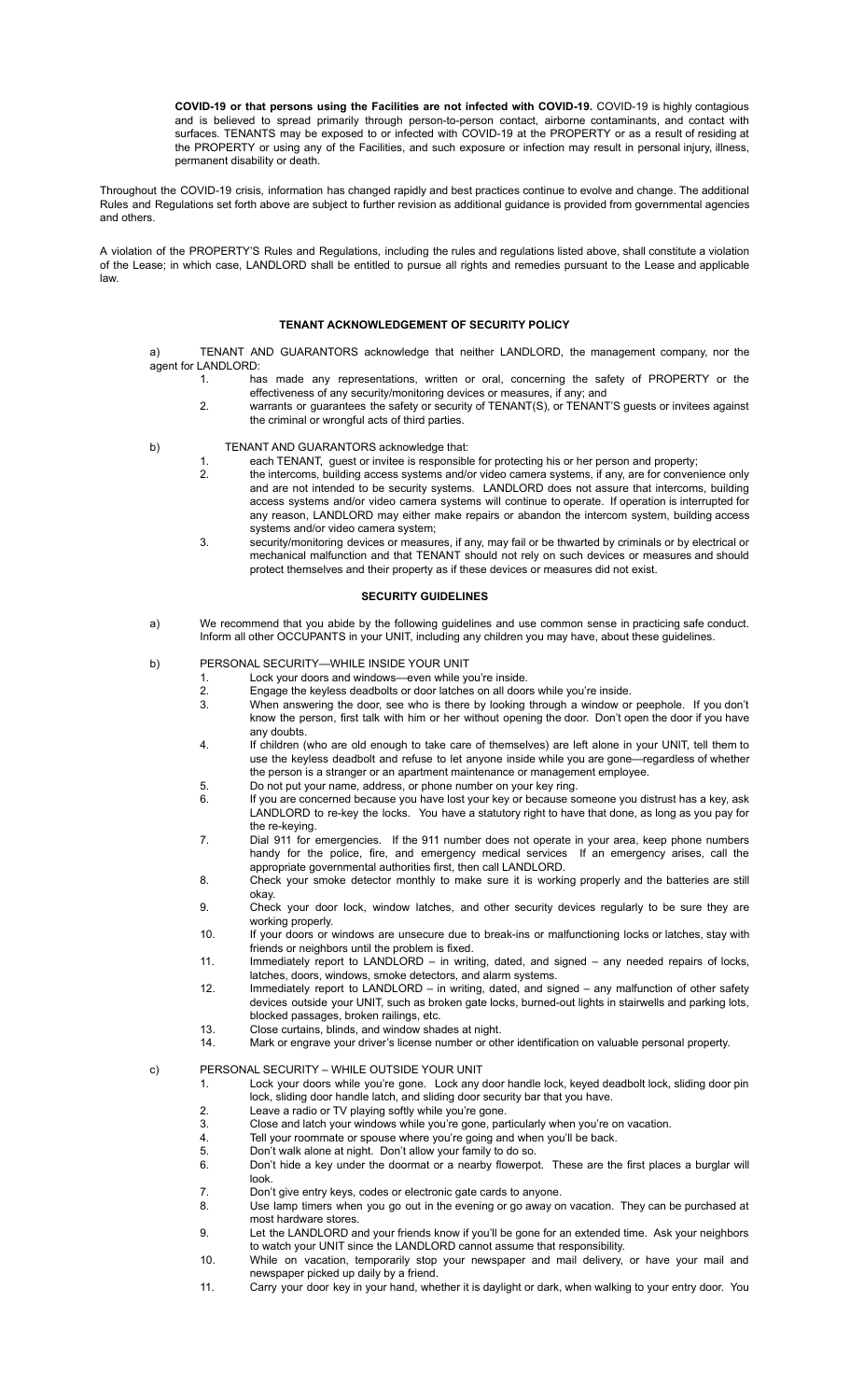are more vulnerable when looking for your keys at the door.

- d) PERSONAL SECURITY—WHILE USING YOUR CAR
	- 1. Lock your car doors while driving. Lock your car doors and roll up the windows when leaving your car parked.
	- 2. Don't leave exposed items in your car, such as CDs, mp3 players, wrapped packages, briefcases, or purses.
	- 3. Don't leave your keys in the car.<br>4. Carry your key ring in your hand
		-
	- 4. Carry your key ring in your hand whenever you are walking to your car.<br>5. Always park in a well-lighted area. If possible, try to park your car in a Always park in a well-lighted area. If possible, try to park your car in an off-street parking area rather than on the street.
	- 6. Check the backseat before getting into your car.
	- 7. Be careful when stopping at gas stations or automatic-teller machines at night or anytime when you suspect danger.

No security system is failsafe. Even the best system can't prevent crime. Always act as if security systems don't exist since they are subject to malfunction, tampering and human error. We disclaim any express or implied warranties of security. The *best safety measures are the ones you perform as a matter of common sense and habit.*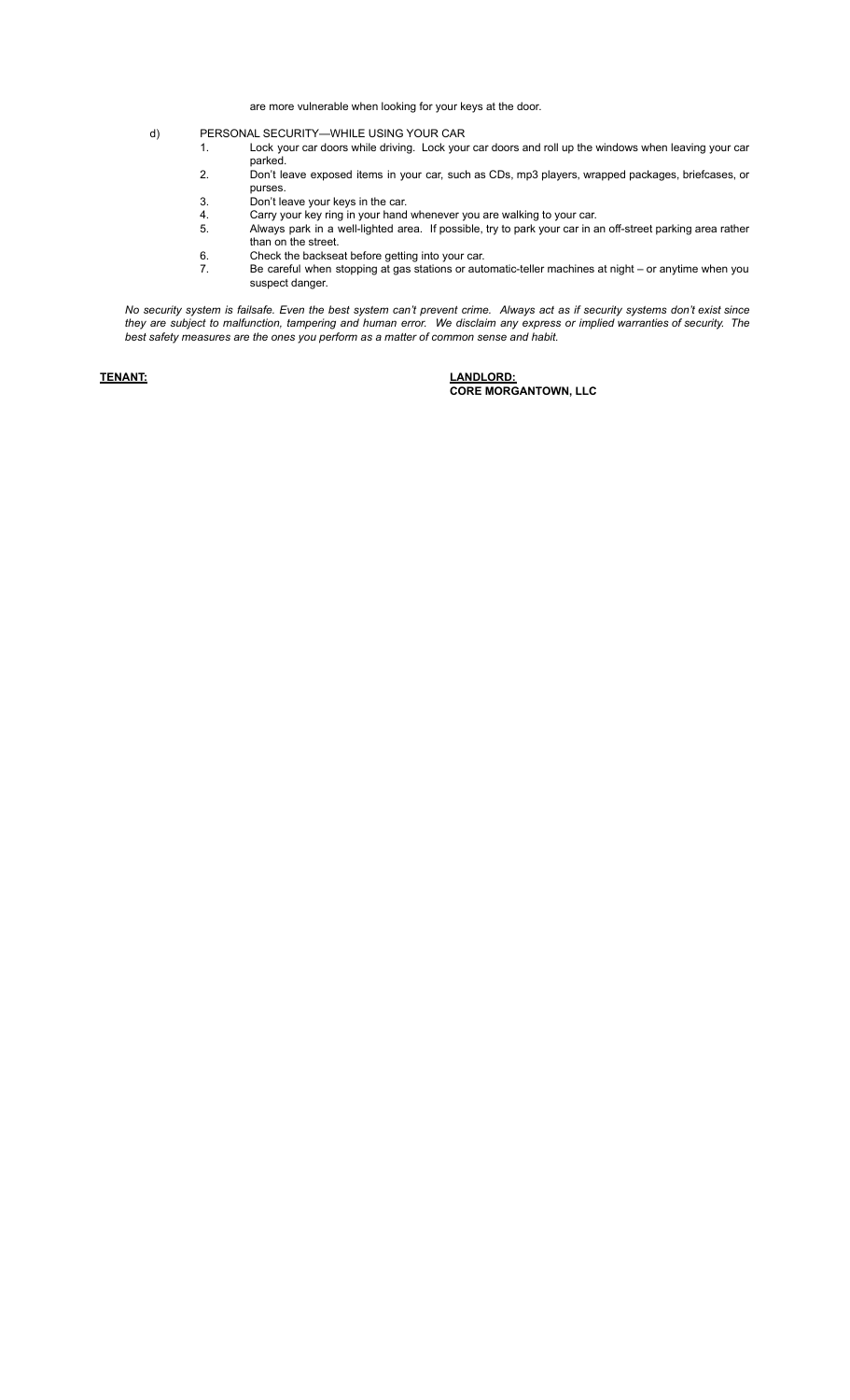## **LEASE ADDENDUM FOR A DRUG-FREE CRIME-FREE HOUSING**

In consideration of the execution or renewal of a LEASE of the UNIT identified in the LEASE, LANDLORD and TENANT agree as follows:

- 1. TENANT, any member of the TENANT's household or a guest or other person under the TENANT's control shall not engage in criminal activity, including drug-related criminal activity, on or near the said premises. "Drug-related criminal activity" means the illegal manufacture, sale, distribution, use, or possession with intent to manufacture, sell, distribute, or use of a controlled substance (as defined in Section 102 or the Controlled Substance Act [21 U.S.C. 802]).
- 2. TENANT, any member of the TENANT's household, or a guest or other person under the TENANT's control **shall not engage in any act intended to facilitate criminal activity,** including drug-related criminal activity, on or near the **PROPERTY**
- 3. TENANT or members of the TENANT's household **will not permit the UNIT to be used for, or to facilitate, criminal activity,** including drug-related criminal activity, regardless of whether the individual engaging in such activity is a member of the household or guest.
- 4. TENANT or members of the TENANT's household or guest, or another person under the TENANT's control shall not engage in the manufacture, sale, or distribution of illegal drugs at any location, whether **on or near the UNIT,** PROPERTY, or otherwise.
- 5. TENANT, any member of the TENANT's household, or a guest or another person under the TENANT's control shall not engage in any illegal activity, criminal street gang activity, threatening or intimidating, assault, including but not limited to the unlawful discharge of firearms, on or near the UNIT, or any breach of the LEASE that otherwise jeopardizes the health, safety, and welfare of the landlord, his agent, or other TENANT or involving imminent serious property damage.
- 6. **VIOLATION OF THE ABOVE PROVISIONS SHALL BE A MATERIAL AND IRREPARABLE VIOLATION OF THE LEASE AND GOOD CAUSE FOR IMMEDIATE TERMINATION OF TENANCY.** A **single** violation of any provisions of the addendum shall be deemed a serious violation, and a material and irreparable non-compliance. It is understood that a **single** violation shall be good cause for **immediate termination of the LEASE**. Unless otherwise prohibited by law, proof of violation **shall not require criminal conviction,** but shall be by a preponderance of the evidence.
- 7. In case of conflict between the provisions of this addendum and any other provisions of the LEASE, the provisions of the addendum shall govern.
- 8. This **LEASE ADDENDUM** is incorporated into the LEASE executed or renewed this day between LANDLORD and TENANT.

# **HOW TO REPORT SUSPISCIOUS OR CRIMINAL ACTIVITY**

Use "911" only for medical emergencies, fires, reporting crimes in progress or that have just occurred. For non-emergency situations or relaying criminal information, call the police department.. The Call-Taker will record the information and do one of the following.

- 1. Dispatch a Beat Officer to your location.
- 2. Connect you with an Officer working the front desk.
- 3. Arrange to have an Officer call you back.
- 4. Send your information to the appropriate Division for further follow-up.

While you may provide information anonymously, it is more helpful if the Call-Taker has your name and phone number for re-contact. Further questions may arise during a follow-up investigation, and a successful outcome may hinge on whether you can be contacted to answer them. In any event, when calling provide as much information and as many details as you can.

Describe the activity and its location.

- ✔ Provide names ("street names," nicknames, aliases) of persons involved
- Describe the persons involved one at a time, including:

| -Sex  | -Height | -Hair color |
|-------|---------|-------------|
| -Race | -Weight | -Eye color  |
| -Aqe  |         |             |

- Any distinguishing features; unusually hairstyles, tattoos, etc.
- Give addresses and apartment numbers of the people involved.
- Describe the residence/business (actual address if known), which side of the street, which corner, color of building, distinguishing features, etc.

# **CRIME FREE MULTI-HOUSING PROGRAM A Practical Guide for TENANTs**

The Property is committed to keeping illegal activity out of the apartment community you reside in. Your LANDLORD has taken positive steps to promote effective management to improve the health of the community and the quality of life for all TENANTs in your PROPERTY. Your LANDLORD has implemented positive changes to develop an environment where the potential crime cannot flourish.

To address the crime problem in rental properties it requires a unique coalition of landlords, TENANTs and the police. The most effective way to deal with any illegal activity on rental property is through a coordinated effort.

The following information is provided to help you protect your PROPERTY, your vehicles and most importantly, your personal safety.

# **Property Crime Prevention**

- Always keep your doors locked  $-$  even when you are home
- Use your deadbolt lock at all times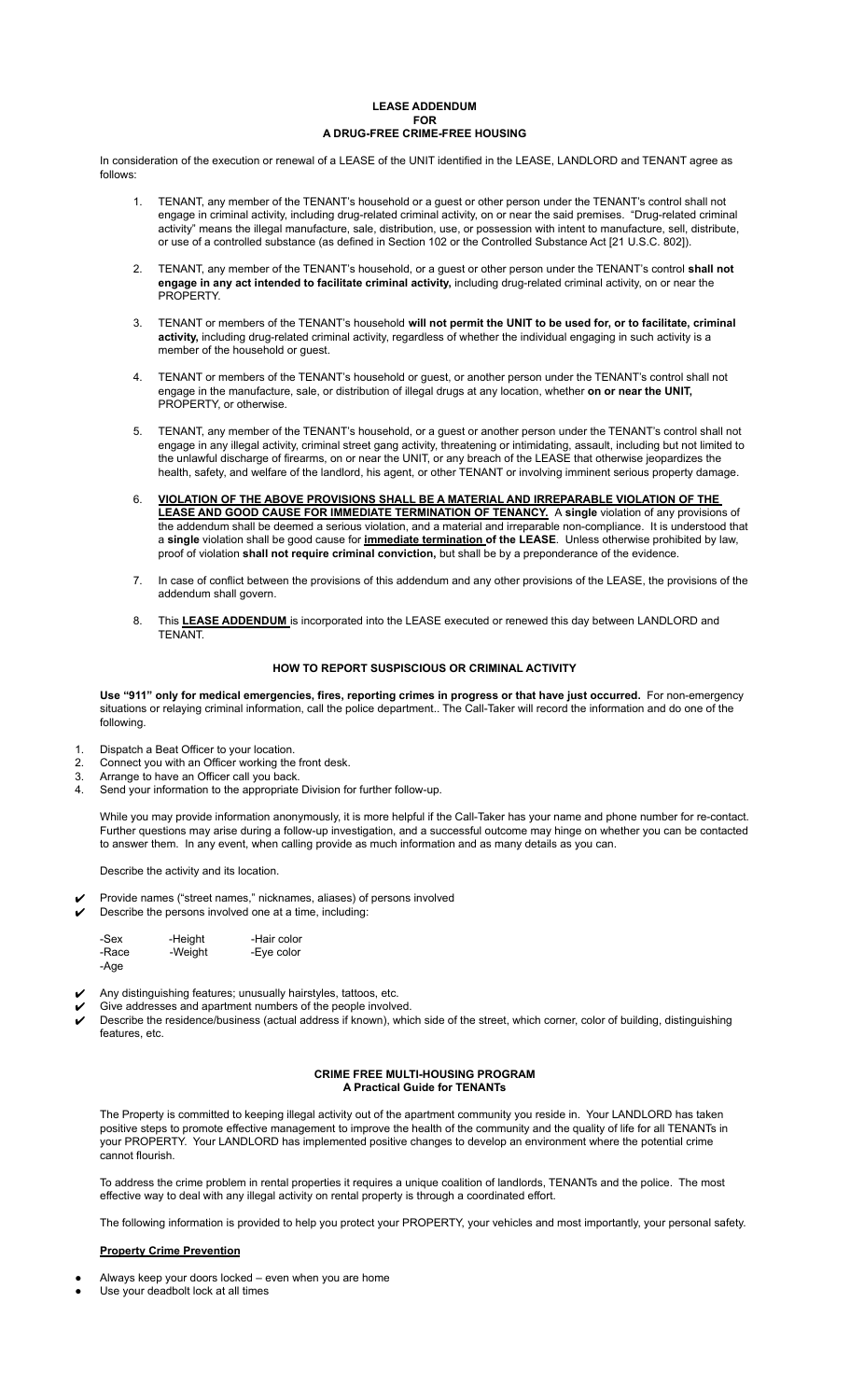- Identify who is knocking or buzzing your residence ask for identification if you don't not know the person-before you open the door
- Use your peep hole or nearby window to view guests prior to opening the front door
- Never leave an extra key outside the door
- Never lend your key to other people
- Report lost or stolen keys to the manager immediately and have the locks changed
- Secure all windows and utilize the secondary lock
- Secure your sliding patio door and utilize the secondary lock
- Close your blinds to deter criminals from scouting out your valuables Do not allow newspapers, handbills, etc. to accumulate at the front door
	- **Vehicle Theft**
- Auto Theft Protection Starts With You
- Take your keys
- Lock your car
- Park in well-lighted areas
- Don't leave your car running unattended, even for a minute
- Completely close your car windows
- Do not leave valuables in plain view
- Remove your stereo face plate Do not hide a spare set of keys in the car  $-$  the pros know where to look
- Keep your vehicle registration information with you not in the glove compartment
- In you have a garage, use it
- Using a visible and audible deterrents alert thieves that your car is protected
- Use a visual anti-theft device  $-$  steering wheel lock
- Audible alarms
- Window Etching etch vehicle identification number on vehicle windows

# **Bicycle Theft**

- Be sure to secure your bicycle inside your apartment
- Do not leave your bicycle on the balcony, even the second level
- If you choose to leave your bicycle on the balcony secure it with a working locking device
- Be sure to write down your serial number in case your bicycle is stolen. Law Enforcement will require this information in reporting the theft.

# **Assault Prevention**

- Protecting yourself is a matter of avoiding the situation before it happens
- Keep your doors locked and windows rolled up to prevent anyone from reaching inside your car
- Always lock your doors when you park
- Always be attentive in parking lots as you return to your car
- Get in the habit of locking your doors and windows at all times
- Never remain in the laundry room in an apartment community alone
- Plan your route, especially at night. Follow well-lighted and populated streets
- Try to walk with someone else whenever possible
- Avoid dark places, short cuts, bushy trees and shrubs, and sparsely traveled areas
- Stay Alert and attentive to your surroundings at all times

Please keep in mind that this is your home, your neighborhood and your community. Much of your personal safety and that of the neighborhood depends on your active participation in the crime prevention efforts. You are a vital part of your community security and welfare.

Report Crimes in Progress to 9-1-1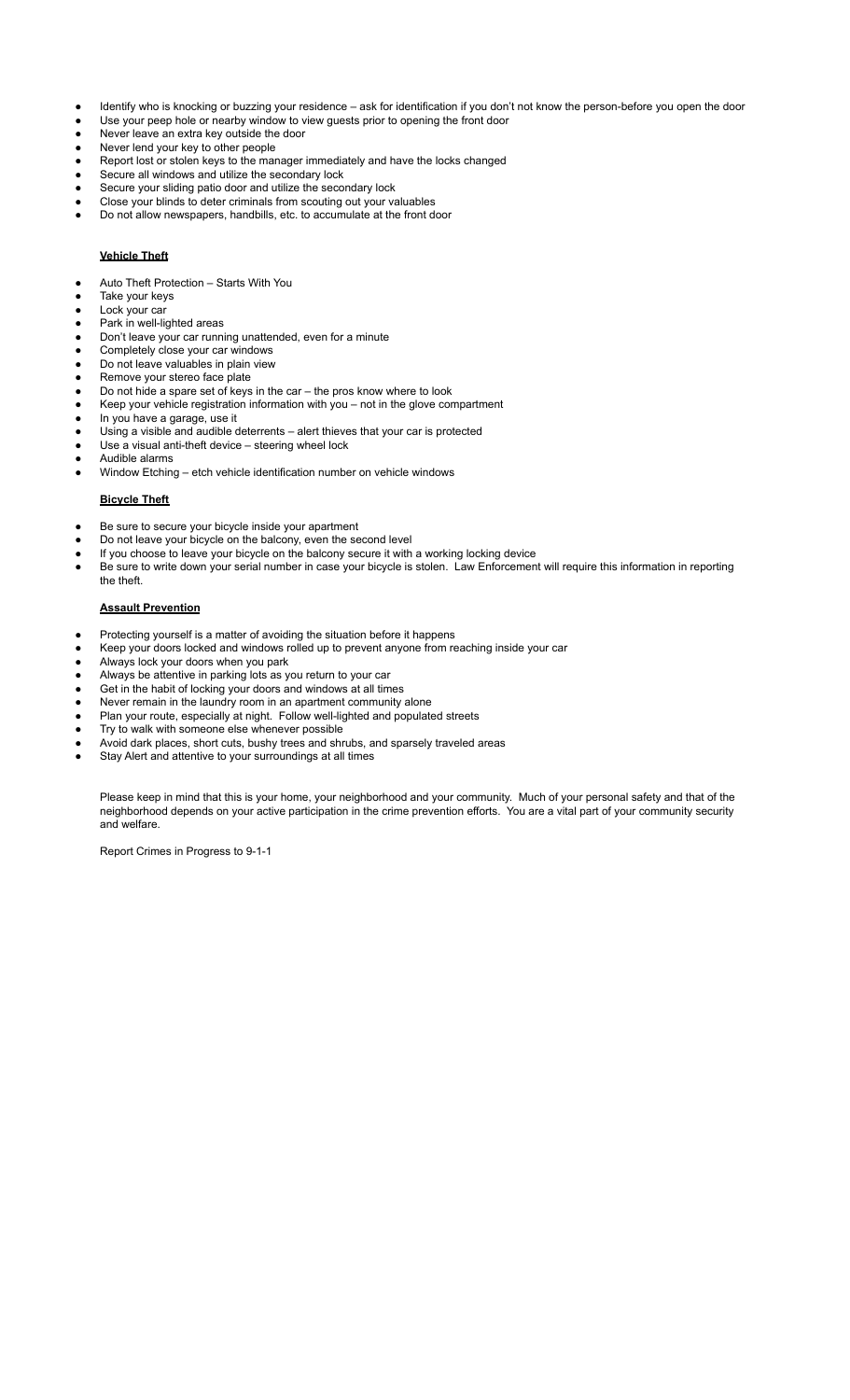# **DAMAGES AND COSTS ADDENDUM**

# The condition of the UNIT will be assessed in accordance with paragraph 15 of the LEASE agreement for damages in the **UNIT and PROPERTY as described in paragraph 1.**

# **CLEANING INSTRUCTIONS**

When cleaning your apartment and preparing for move-out, please make sure that all areas in your bed space and common areas are clean. This includes, but is not limited to: all appliances (refrigerator, stoves, microwaves, dishwashers), drip pans, cabinets, doors, patios, window screens, baseboards, flooring, windows and sills, toilets, bathtubs, sinks, countertops, nail holes, carpet, ceiling fans, light fixtures, air vents, all shelving, etc…

### **FULL PAINT**

A full paint after occupancy of only 1 year is not considered normal wear and tear.

# **CARPET CLEANING**

Tenant is responsible for carpet cleaning at the end of the lease. Carpets must be cleaned by a professional cleaning company and a receipt must be provided to management on or before move-out.

## **DAMAGE COSTS**

The following is a list of potential charges that could be assessed to your account for damages during the TERM of LEASE, the end of the LEASE TERM or after occupancy is terminated as outlined in **paragraph 42.**

| <b>ITEM</b>                               | <b>ESTIMATED COST</b>  |
|-------------------------------------------|------------------------|
| Mailbox Key Replacement                   | \$50.00                |
| Apartment Key Replacement                 | \$50.00                |
| Room Key Replacement                      | \$50.00                |
| Parking Sticker Replacement (Not Expired) | \$50.00                |
| Lock Change                               | \$50.00                |
| <b>Access Gate Remote</b>                 | \$50.00                |
| Garage Remote                             | \$50.00                |
| Window Screen Replacement                 | \$75.00                |
| Blind Replacement (window and vertical)   | \$250.00               |
| <b>Broken Window Replacement</b>          | \$175-300.00           |
| Sliding Glass Window Replacement          | \$200-275.00           |
| <b>Carpet Cleaning</b>                    | Starts at \$45,00/Area |
| <b>Carpet Replacement</b>                 | <b>Individual Bid</b>  |
| Interior Door replacement                 | \$75-300.00 per Door   |
| Room Cleaning-light, medium, heavy        | \$25.00-50.00          |
| Common Area Clean (total)                 | \$75.00-110.00         |
| Drip Pan Replacement (4)                  | \$25.00                |
| Trash Out (per bag/box)                   | \$25.00                |
| Sheetrock Repairs (per area)              | \$10.00-170.00         |
| Refrigerator Replacement                  | \$600.00               |
| Microwave Replacement                     | \$275.00               |
| Washer/Dryer Replacement                  | \$800.00               |
| <b>Counter Top Resurfacing</b>            | \$80.00-200.00         |
| <b>Tub Resurfacing</b>                    | \$150.00-325.00        |
| Full Paint per Bed Space                  | \$120.00               |
| Full Paint Color Change per wall          | \$100.00-200.00        |
| <b>Full Paint Unit</b>                    | <b>Individual Bid</b>  |

## **COMMON AREA DAMAGES**

Your account will be charged for any damages in your bed space assigned to you on your LEASE agreement in **paragraph 1**. Common area damages will be divided amongst all TENANTS in the UNIT unless a letter assuming responsibility is received in the office prior to move-out.

## **ADMINISTRATIVE FEE**

There is a fifteen percent (15%) administrative charge added to all damage, cleaning, or painting charges in the UNIT.

All damage costs listed above are estimates. They are subject to change at any time and not inclusive of all move-out charges *subject to your account.*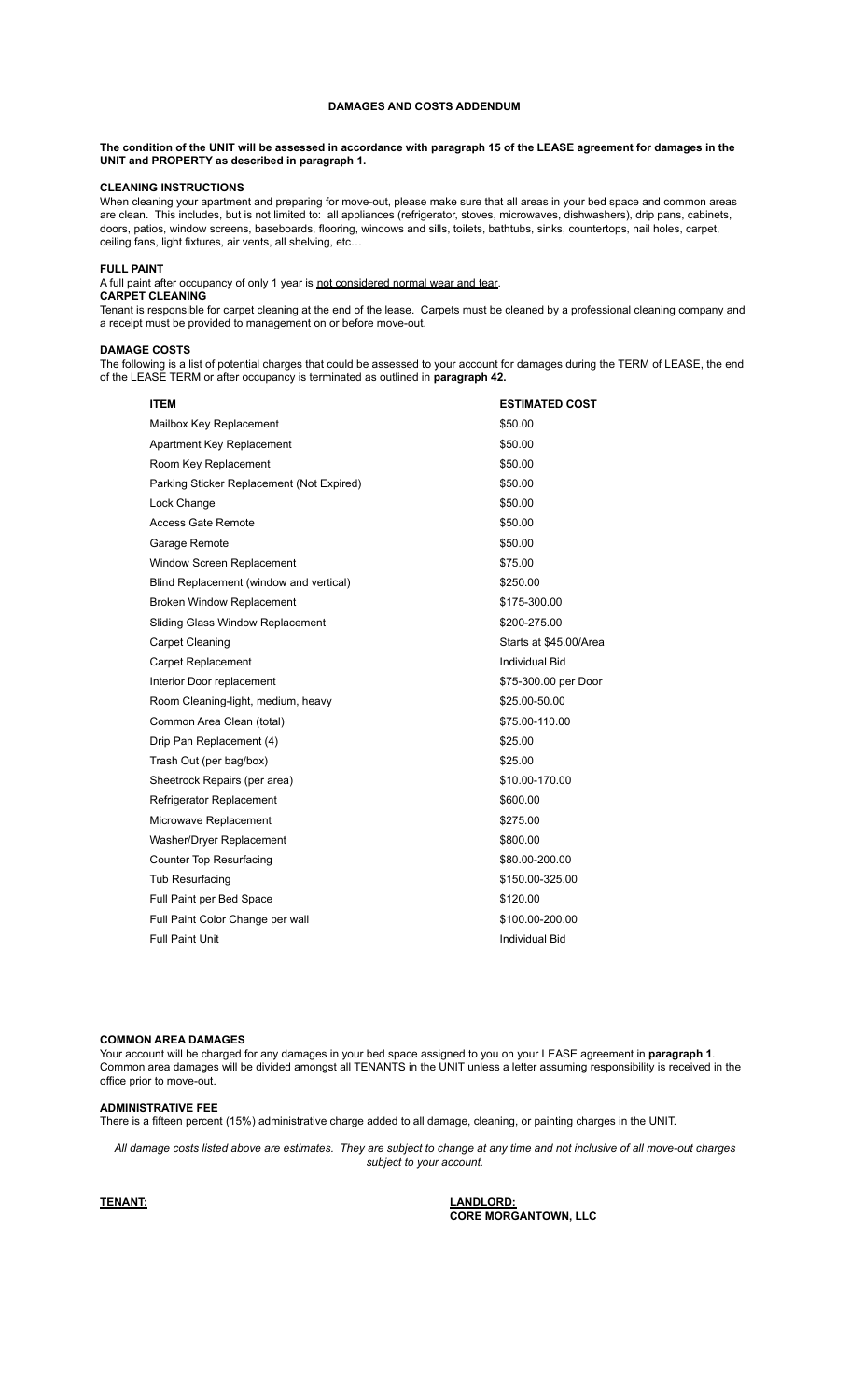## **BED BUG ADDENDUM**

This document is an Addendum and is part of the Residential Lease Agreement between LANDLORD and TENANT.

It is our goal to maintain the highest quality living environment for our tenants. The LANDLORD has inspected the unit prior to lease and knows of no bed bug infestation. Tenants have an important role in preventing and controlling bed bugs. While the presence of bed bugs is not always related to personal cleanliness or housekeeping, good housekeeping will help control the problem by identifying bed bugs, minimizing an infestation, and limiting its spread.

TENANT(s) represent(s) that all furnishings and other personal property that will be moved into the unit are free of bed bugs.

TENANT agrees to maintain the premises in a manner that prevents the occurrence of a bed bug infestation in the premises. TENANT agrees to uphold this responsibility in part by complying with the following list of responsibilities:

1. TENANT shall practice good housekeeping, including the following:

TENANT shall remove clutter. Bed bugs like dark, concealed places, such as in and around piles of clothing, shoes, stuffed animals, laundry, and especially under the bed and in closets. Reducing clutter also makes it easier to carry out housekeeping.

TENANT shall keep the unit clean. Vacuum and dust regularly, particularly in bedrooms, being especially thorough around and under beds, drapes, and furniture. Use a brush attachment to vacuum furniture legs, headboards, and in and around nightstands. While cleaning, look for signs of bed bugs and report these immediately.

TENANT shall avoid using secondhand furnishings that have not been thoroughly inspected for the presence of bed bugs, especially bed frames, mattresses, and box springs. If rental furnishings are used, make sure that the furniture rental company has established procedures for the inspection and identification of bed bugs or other pests. This process should include inspection of rental furniture inventory and trucks used to transport rental furniture. It should also include a pre-delivery and pre-pickup inspection by the furniture and rental truck company of the premises to which the rental furniture is being delivered. Never accept an item that shows signs of bed bugs. Never take discarded items from the curbside.

Management strongly recommends that TENANT cover mattresses and box springs with zippered covers that are impermeable to bed bugs. These are relatively inexpensive and can prevent bed bugs from getting inside the mattress, their favorite nesting spot. The covers will also prevent any bugs inside from getting out; they will eventually die inside the sealed cover (though this may take many months). Thicker covers will last longer.

TENANT shall arrange furniture to minimize bed bug hiding places. If possible, keep beds and upholstered furniture several inches away from the walls. Bed bugs can jump as far as three (3) inches.

TENANT shall check for hitchhiking bed bugs. If you stay in a hotel or another home, inspect your clothing, luggage, shoes, and belongings for signs of bed bugs before you enter your apartment. Check backpacks, shoes, and clothing after visits to neighbors, friends, and family, theaters, or after using public transportation. After guests visit, inspect beds, bedding, and upholstered furniture.

2. TENANT shall report any problems immediately. Specifically, TENANT shall:

Report any signs of bed bugs immediately. Do not wait. Even a few bugs can rapidly multiply to create a major infestation that can spread from unit to unit.

Report any maintenance needs immediately. Bed bugs like cracks, crevices, holes, and other openings. Request that all openings be sealed to prevent the movement of bed bugs from room to room.

3. TENANT shall cooperate with pest control efforts.

If your unit (or a neighbor's unit) is infested with bed bugs, a pest management professional may be called in to apply pesticides. The treatment is more likely to be effective if your unit is properly prepared. TENANT agrees to comply with the recommendations from the pest management professional, including:

- Removing all bedding (bed skirts too), drapes, curtains, and small rugs; bag these for transport to the laundry or dry cleaner.
- Checking mattresses carefully: Those with minimal infestation may be cleaned, encased in vinyl covers, and returned to service. Heavily infested mattresses are not salvageable; seal these in plastic and dispose of them properly.
- Emptying dressers, nightstands, and closets. Remove all items from floors and surfaces. Inspect every item for signs of bed bugs. Using sturdy plastic bags, bag all clothing, shoes, boxes, toys, stored goods, etc. Bag washable and non-washable items separately. Take care not to tear the bags and seal them well. Used bags must be discarded properly.
- Vacuuming floors, including inside closets. Pay special attention to corners, cracks, and dark places.
- Vacuuming all furniture, including inside drawers and nightstands. Vacuum mattresses, box springs, and upholstered furniture, being sure to remove and vacuum all sides of loose cushions, as well as the undersides of furniture.
- Carefully removing vacuum bags, sealing in plastic, and discarding.
- Cleaning all machine-washable bedding, drapes, clothing, etc. Use the hottest water the machine provides and dry at highest heat setting. Take other items to a dry cleaner, but be sure to advise the dry cleaner that the items are infested. Discard any items that cannot be decontaminated.
- Moving furniture toward the center of the room so that technicians can easily treat carpet edges where bed bugs congregate, as well as walls and furniture surfaces. Be sure to leave easy access to closets.
- TENANT agrees to indemnify and hold harmless the LANDLORD from any actions, claims, losses, damages, and expenses, including, but not limited to, attorney's fees that LANDLORD may sustain or incur as a result of the negligence of the TENANT or any guest or other person living in, occupying, or using the premises.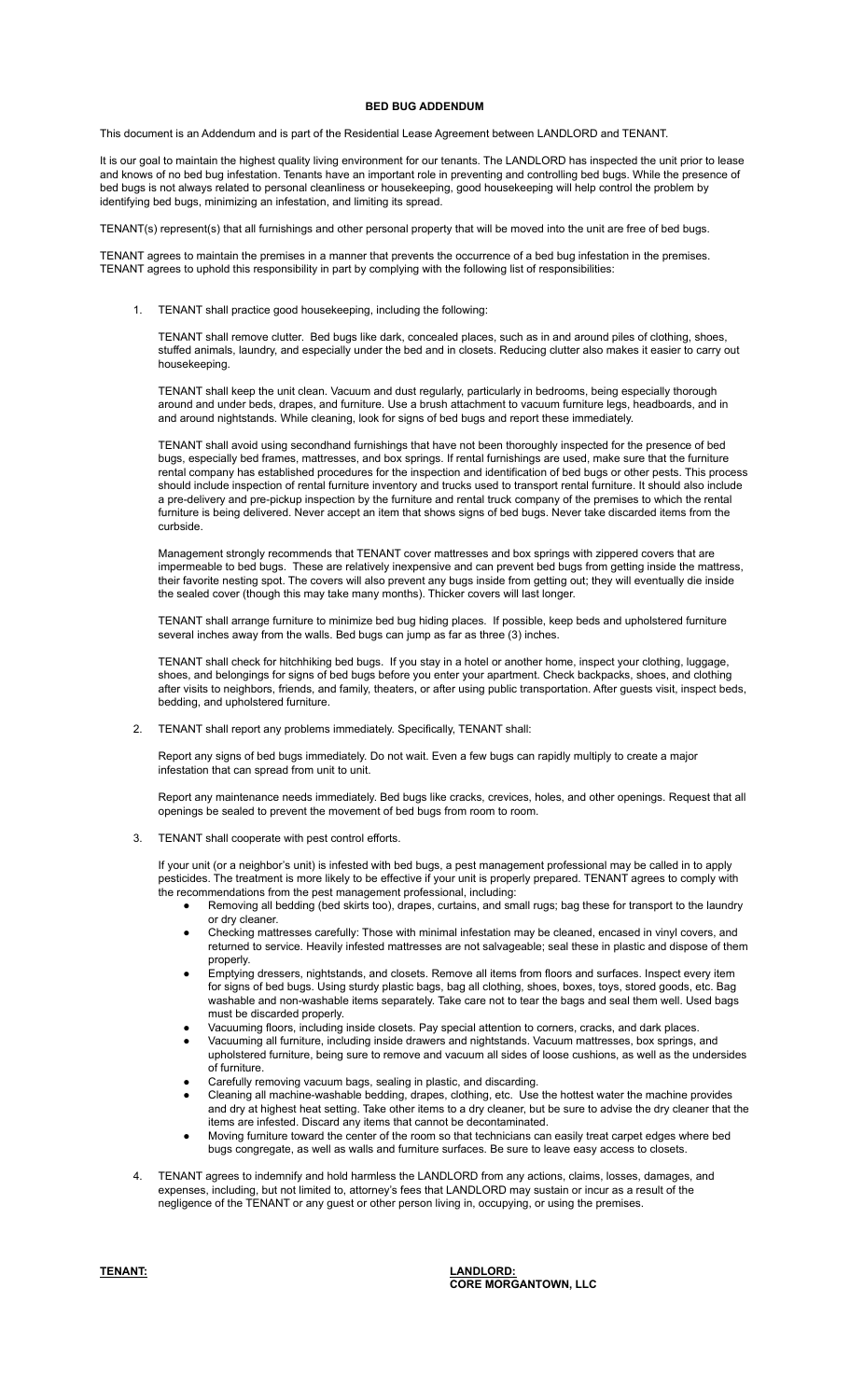## **SWIMMING POOL/SPA ADDENDUM**

- a. Pool Hours are 10 AM-10 PM, seven days a week. Hours subject to change at LANDLORD'S discretion with a 10-day notice.
- b. TENANTS, occupants and guests must observe all posted signs.
- c. Pool privileges are for all Residents and limited to one guest per tenant. Guests must be accompanied by an adult Resident at all times while using the pool area. Occupants, TENANTs and guests under the age of 14 must be accompanied by an adult TENANT at all times while using the pool area. LANDLORD reserves right to modify guest policy at any time.
- d. Proper swimming attire is required. Cutoffs and diapers are not allowed in the pool area.
- e. No diving.
- f. Boogie boards, surfboards, bikes, motorcycles, skateboards and roller blades/skates are not allowed in the pool area. Floatation devices are not allowed.
- g. Food is not allowed in the pool area.
- h. Glass containers of any kind are not allowed in the pool area. Non-alcoholic beverages are permitted in plastic containers only.
- i. Running, skipping or horse play is not allowed in the pool area.
- j. TENANTs, occupants and guests must refrain from committing or allowing any activity that may disturb the quiet enjoyment of any other TENANT.
- k. Emergency floatation devices are provided for emergencies only. Use of the emergency equipment for any other activity other than an emergency is prohibited.
- l. Radios, CD players, stereos and boom boxes are not allowed in the pool area.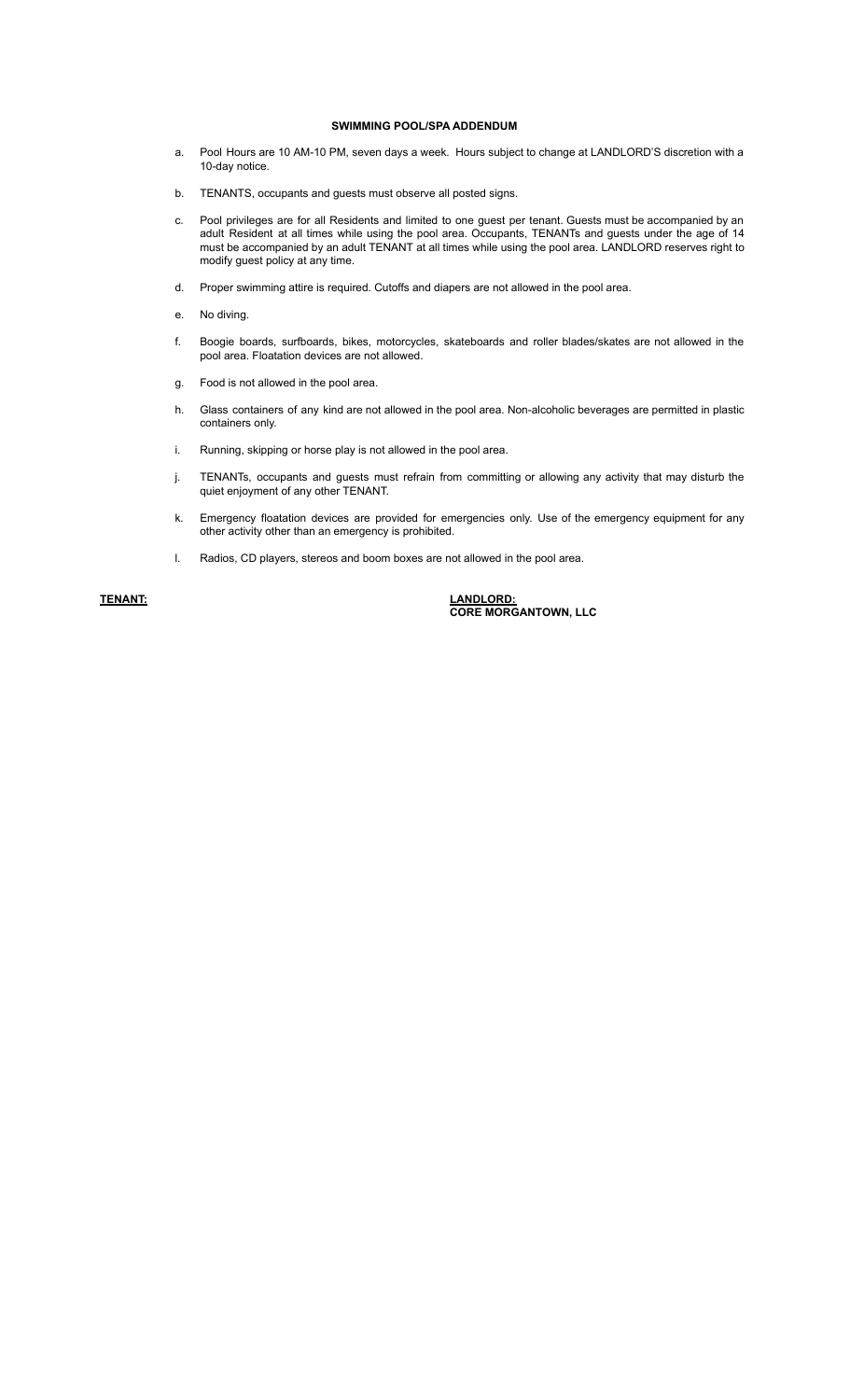### **WAIVER AND GENERAL RELEASE OF LIABILITY FOR USE OF COMMON AREAS ADDENDUM**

This document is an Addendum and is part of the Residential Lease Agreement between LANDLORD and TFNANT.

LANDLORD offers certain amenities located in the Common Areas of the Apartment Community, which may include, but are not limited to, fitness facilities, a swimming pool, a hot tub, a sauna, and a steam room (collectively, the "Amenities"). TENANT hereby acknowledges and agrees that, by entering the Common Areas of the Apartment Community, and using the Amenities, there are certain risks, dangers, and hazards, including but not limited to accidents, injury, illness, or even death (collectively, the "Risks"). In consideration of the Risks to which TENANT may be exposed, TENANT hereby agrees as follows:

- To the extent not prohibited by law, TENANT knowingly and voluntarily waives any and all rights, claims, or causes of action of any kind whatsoever arising out of TENANT's entry into and presence in the Common Areas **of the Apartment Community and/or use of the Amenities, whether involving TENANT's negligence, the negligence of LANDLORD, or the negligence of any other party, which waiver shall be binding upon TENANT's heirs, executors, administrators, assigns, or personal representatives.**
- 2. TENANT agrees that if TENANT enters the Common Areas of the Apartment Community and/or uses the Amenities, TENANT does so voluntarily and, to the extent not prohibited by law, assumes any and all Risks of doing so, including, without limitation, any Risks that are not apparent, or caused by the intentional, reckless, or negligent acts of the LANDLORD, including any of its owners, directors, officers, employees, agents, contractors, or property managers, or any third party.
- 3. TENANT hereby represents that TENANT is in good health and does not suffer from any condition, impairment, disease, infirmity, or other illness that would prevent TENANT's use of the Amenities. TENANT understands that TENANT must obtain his/her physician's approval before use of equipment located in the Common Areas of the Apartment Community, and TENANT agrees to abide by his/her physician's recommendations, if any. TENANT acknowledges that it is TENANT's responsibility to confirm that TENANT is physically fit and mentally capable of utilizing the Amenities offered in the Common Areas of the Apartment Community. TENANT understands that TENANT should obtain at least a yearly physical examination and consultation with a physician regarding physical activity, exercise, and use of exercise and training equipment. TENANT understands and acknowledges that if TENANT does not obtain his/her physician's approval prior to engaging in any activity in the Common Areas of the Apartment Community, or if TENANT does not abide by his/her physician's recommendations, TENANT does so at TENANT'S own risk.
- 4. TENANT understands and acknowledges that the Landlord and Apartment Community do not maintain any equipment, resources or medical expertise needed to provide TENANT with any medical treatment or intervention that TENANT may require in the event of an injury or illness at the Apartment Community. In particular, TENANT understands and acknowledges that there is no automated external defibrillator (AED) installed at the Apartment Community, and TENANT further acknowledges and agrees that if an AED had been installed, there may be no one on the Property who will be able to use an AED in a proper manner or that the AED would work properly for its intended use.
- 5. TENANT agrees to use all Amenities in a safe and proper manner. TENANT agrees not to engage in any activity that could reasonably cause injury or damage to TENANT, another person, or any property. TENANT agrees that TENANT is solely and fully liable for any injuries or damages that TENANT causes to his/herself, any third party, and/or any property.
- To the extent not prohibited by law. TENANT agrees to indemnify and hold LANDLORD (and its officers. directors, employees, and agents) harmless against any and all claims, suits, or actions of any kind whatsoever **for liability, damages, compensation, or otherwise brought by TENANT or anyone on TENANT's behalf, or by** TENANT's guests, or anyone on their behalf, including attorneys' fees and any related costs, if litigation arises pursuant to any claims made by TENANT or by anyone else acting on TENANT's behalf or by TENANT's guests **or anyone acting on their behalf, whether involving TENANT's negligence, the negligence of LANDLORD, or the negligence of any other party.**
- To the extent not prohibited by law, TENANT hereby fully releases and forever discharges the Landlord, its **owners, officers, directors, managers, employees, agents, contractors, and subsidiaries from any and all claims** <u>for injuries, damages, actions, causes of action, suits in equity of whatever kind or nature, or losses that</u> TENANT incurred, or which may accrue to TENANT, that arise out of, are connected with, or result from TENANT's use of the Amenities or entry into the Common Areas of the Apartment Community, in any manner **whatsoever, whether involving TENANT's negligence, the negligence of LANDLORD, or the negligence of any other party.**
- 8. TENANT acknowledges that TENANT has carefully read this waiver and release of liability and fully understands that it is a release of liability, and that agreeing to this Waiver and Release of Liability is an express condition of entry into the Common Areas of the Apartment Community and TENANT's use of the Amenities.